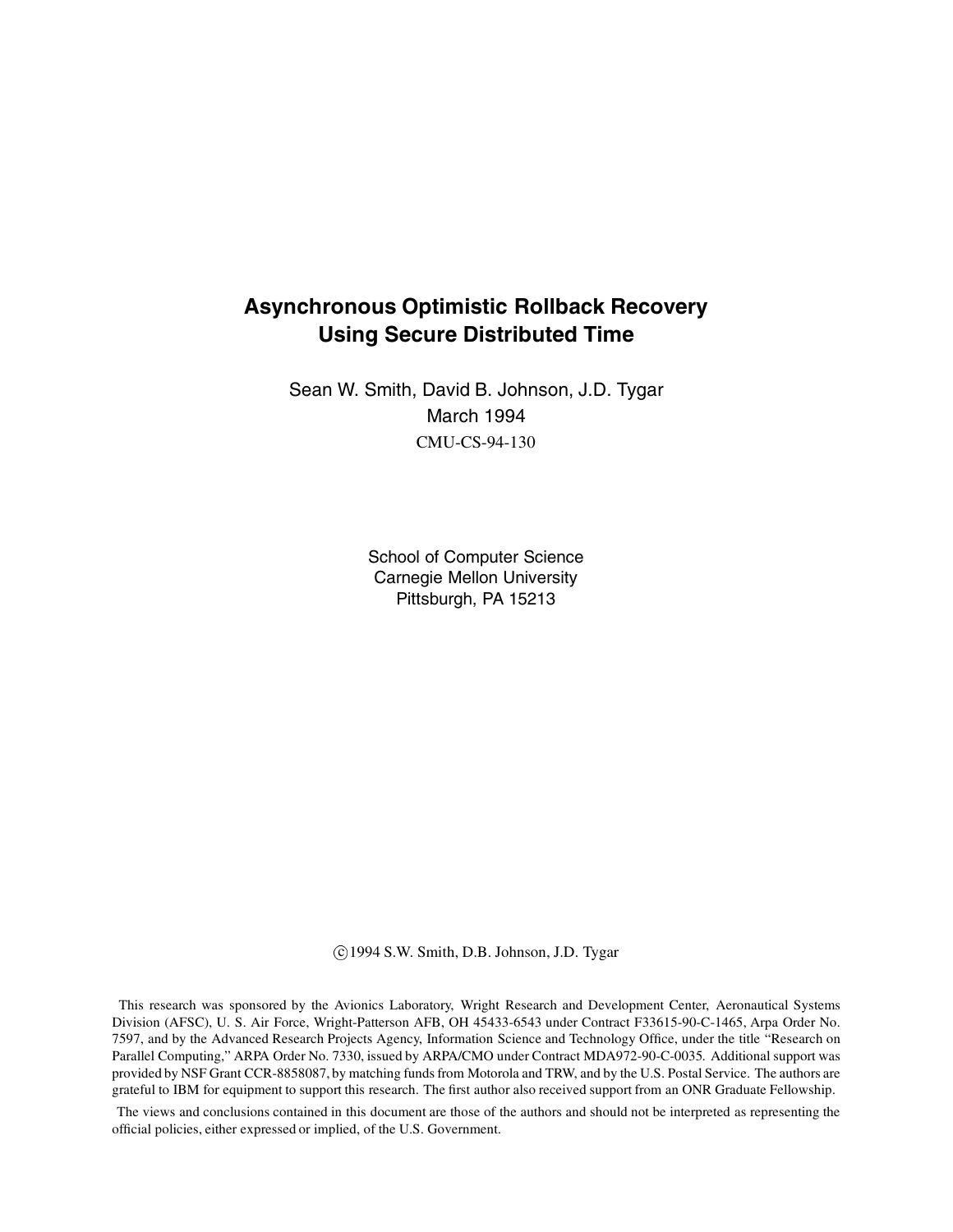**Keywords:** Distributed systems, concurrency, security and protection, checkpoint/restart, fault tolerance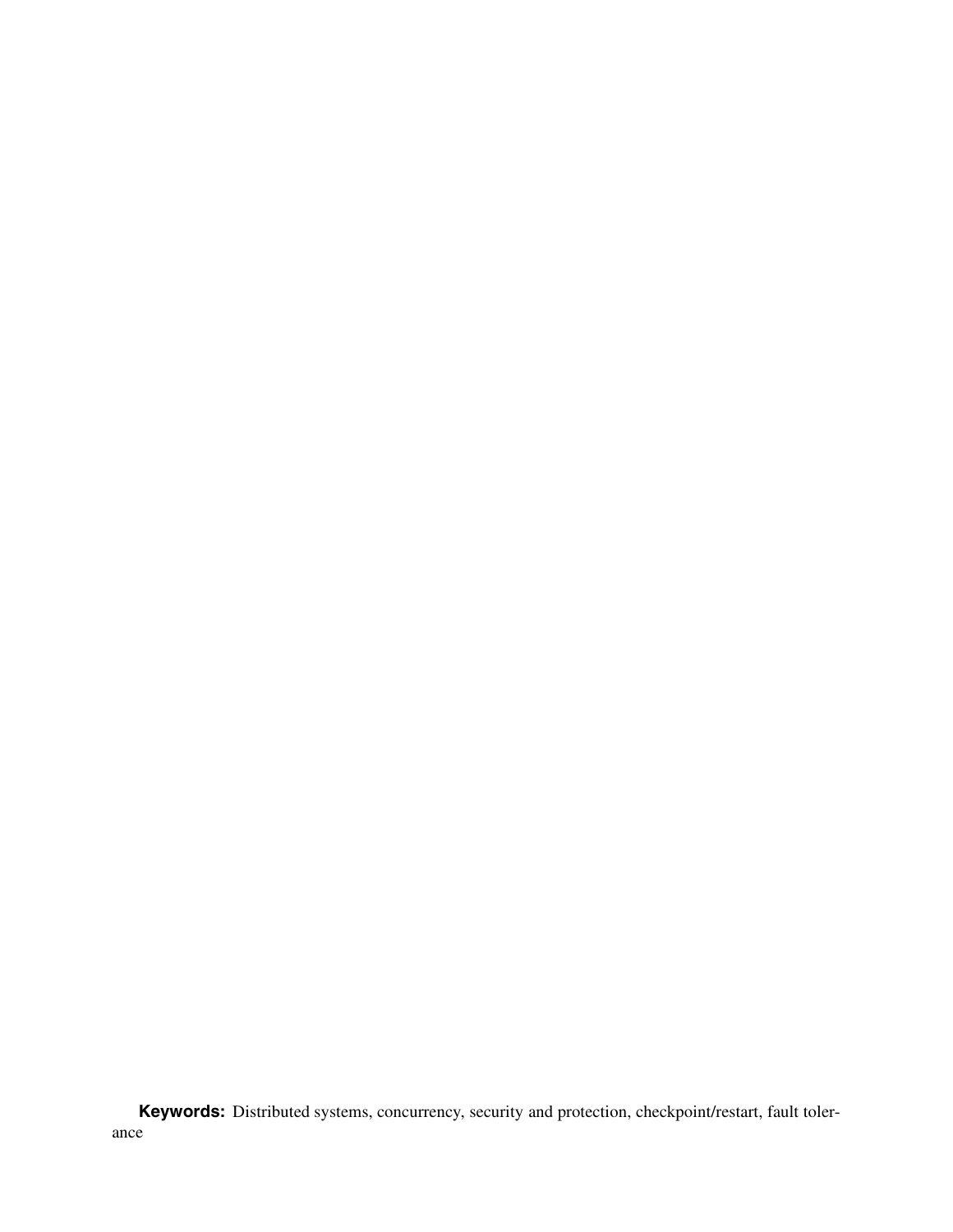#### **Abstract**

In an asynchronous distributed computation, processes may fail and restart from saved state. A protocol for *optimistic rollback recovery* must recover the system when other processes may depend on *lost* states at failed processes. Previous work has used forms of partial order clocks to track potential causality. Our research addresses two crucial shortcomings: the rollback problem also involves tracking a second level of partial order time (potential knowledge of failures and rollbacks), and protocols based on partial order clocks are open to inherent security and privacy risks. We have developed a *distributed time* framework that provides the tools for multiple levels of time abstraction, and for identifying and solving the corresponding security and privacy risks. This paper applies our framework to the rollback problem. We derive a new optimistic rollback recovery protocol that provides *completely asynchronous* recovery (thus directly supporting concurrent recovery and tolerating network partitions) and that enables processes to take full advantage of their maximum potential knowledge of orphans (thus reducing the worst case bound on asynchronous recovery after a single failure from exponential to at most one rollback per process). By explicitly tracking and utilizing both levels of partial order time, our protocol substantially improves on previous work in optimistic recovery. Our work also provides a foundation for incorporating security and privacy in optimistic rollback recovery.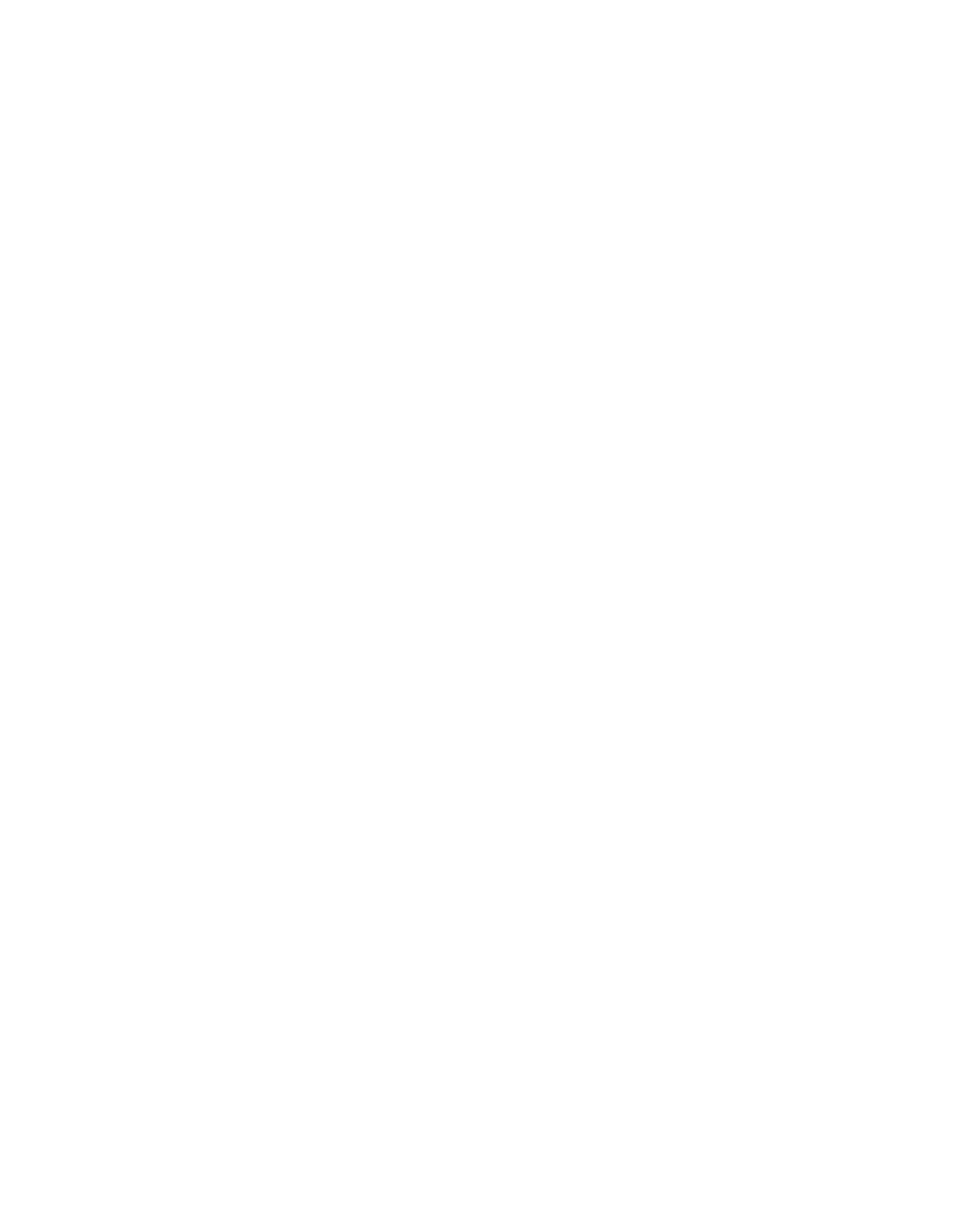# **1. Introduction**

*Optimistic rollback recovery* allows distributed application programs to recover from the failure of one or more processes. Optimistic rollback recovery protocols have low failure-free overhead, but previously either required synchronization during recovery, or permitted (in the worst case) exponential rollbacks in order to recover from a single failure. We have developed a *distributed time* framework that provide tools for tracking multiple levels of temporal relations in a distributed computation. In this paper, we use this framework to build a simple protocol for optimistic rollback recovery that allows *completely asynchronous* recovery, with at most one rollback per process to recover from any failure. Furthermore, protocols, such as those for optimistic rollback recovery, that track partial order time are subject to inherent security and privacy risks. Our distributed time framework in which we developed the protocol provides a basis to systematically identify and protect against these risks.

**The Recovery Problem** Consider a distributed system consisting of processes that pass messages asynchronously. (To allow for full generality, we will assume nothing about the reliability of the network or the order of message delivery.) Suppose process <sup>p</sup> *fails* and recovers by restarting itself at an earlier, saved state. All activity by process p since it first passed through this restored state has been lost.

If the execution of the lost activity affected no process other than  $p$ , then the loss of this activity can affect no process except  $p$ . Suppose the lost activity had been entirely internal to  $p$ , or had included only the receipt of messages (if messages are not acknowledged and could be lost). Process p's failure and recovery will not hinder the overall computation.

However, suppose the lost activity at process  $p$  included the send of a message that was received by process q. Then the state of process q depends on activity at process p that has been rolled back. Process q has received a message that, in process p's view after recovery, was never sent. Distribution and asynchrony may make the situation even more complex. For example, if process q subsequently sends a message to process  $r$ , then process  $r$  also depends on events that never happened. Further, the lost activity at process  $p$ may include the send of a message to process r that, due to network delays, does not arrive until after  $p$  has rolled back and the system appears to have recovered.

The challenge of *rollback recovery* consists of correctly recovering the system when a failed process restarts an earlier state. *Pessimistic* rollback protocols (e.g., [BBG83, BBGH89, ElZw92, PoPr83]) prevent processes from acquiring dependencies on states that may become lostif a process fails. However, pessimism take a significant toll on performance [Jo89]. *Optimistic rollback protocols* (e.g., [BhLi88, Jo89, JoZw90, Jo93, KoTo87, PeKe93, SiWe89, StYe85]) optimistically bet that processes will not lose state, but then must consider the challenge of recovering the system when non-faulty processes may depend on lost states at the failed process.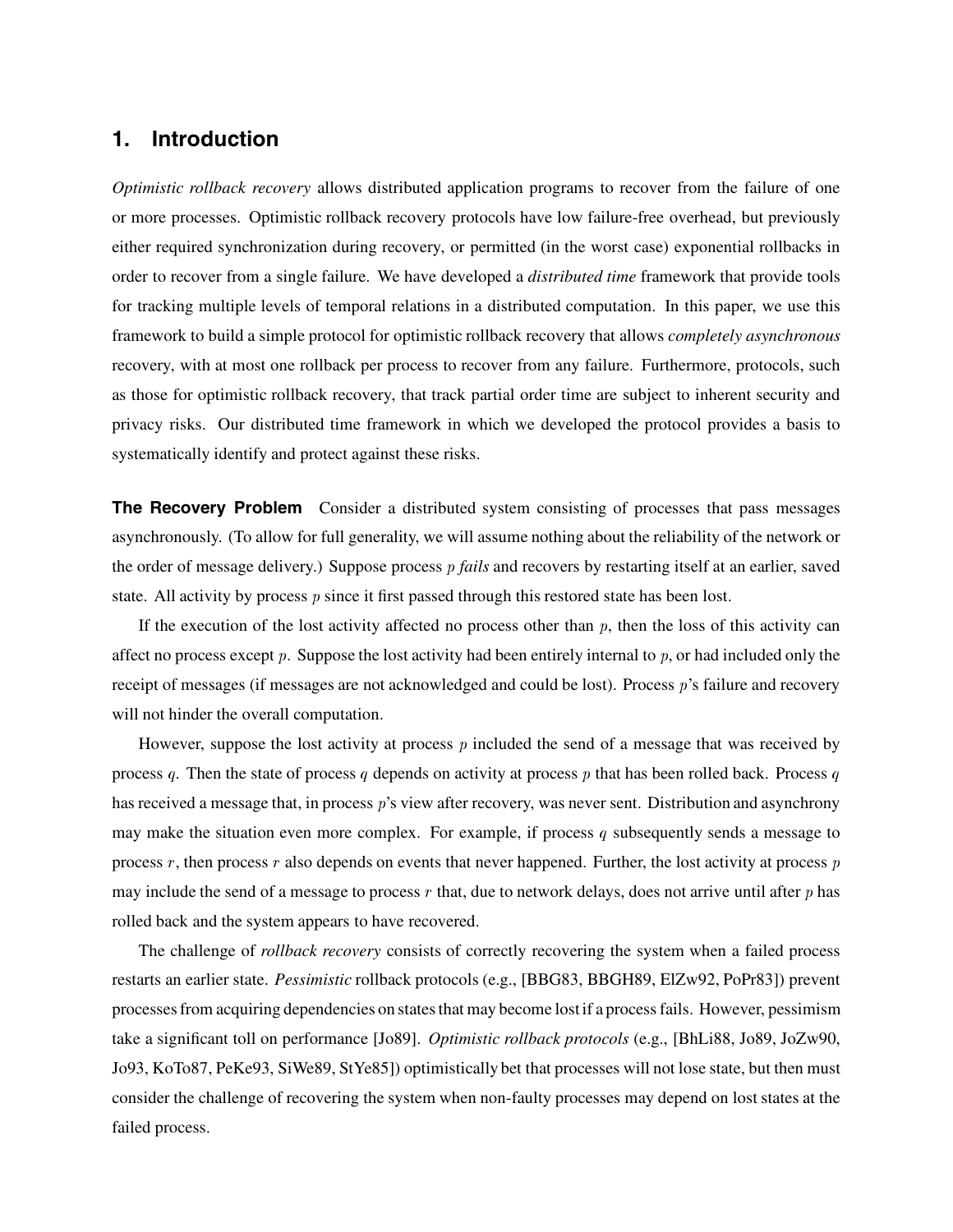**The Security Problem** Optimistic recovery requires determining which states depend on lost states. Existing protocols use *partial order time* [La78, Fi91, Ma89] to track this dependency, frequently employing variations on *vector clocks* [Fi88, Ma89]. However, tracking temporal relations different from real physical time creates security and privacy risks—whether or not a protocol is explicit about these relations [SmTy91, ReGo93, SmTy93]. A malicous process can disrupt the vector clock protocol by transmitting nonsense entries, or by more subtly altering its vector entries to fool honest processes into falsely believing temporal precedence (or concurrence) occurs when it does not. Even without active sabotage, a malicious process can exploit the private information shared in each timestamp vector to gain knowledge of other process's activities.

Attacks on partial order clocks translate to attacks on protocols built on these clocks. For example, during optimistic rollback recovery, a malicious process can cause honest processes to make incorrect decisions about whether they need to roll back.

**Our Solutions** Many problems in distributed systems depend on temporal relations more general than the linear order of real time, but tracking these relations creates security and privacy risks. We have addressed these issues by developing a *distributed time* framework [Sm93,Sm94] that provides tools to reason about multiple levels of time relations, to design protocols in terms of these relations, and to independently consider the inherent security and privacy risks.

In this paper, we use this framework to build a new optimistic rollback recovery protocol. The heart of the protocol is a simple procedure for processes to determine exactly when a given state depends on a lost state. The design and the correctness of this procedure follow directly from explicitly tracking both the partial order of causal dependency *and* the partial order of rollback knowledge. The completeness of this procedure (it reports no false negatives) allows *completely asynchronous* recovery while also ensuring each process rolls back at most once to recover from any failure. Our protocol thus substantially improves on previous optimistic rollback recovery protocols. Further, our distributed time framework provides a systematic way to add a level of security and privacy to any protocol that explicitly uses partial order time. This framework grants our recovery protocol an extra level of security since it is explicit about the multiple levels of partial order time involved.

**This Paper** Section 2 discusses asynchrony in optimistic rollback recovery. Section 3 presents the preliminaries of rollback and the use of our distributed time framework. Section 4 discusses the central role that *orphans* have in rollback protocols, and uses the distributed time tools to develop an optimal test for orphans. Section 5 uses this test to build the our new protocol. Section 6 discusses some security issues inherent in any protocol tracking nonlinear time, and Section 7 presents our conclusions.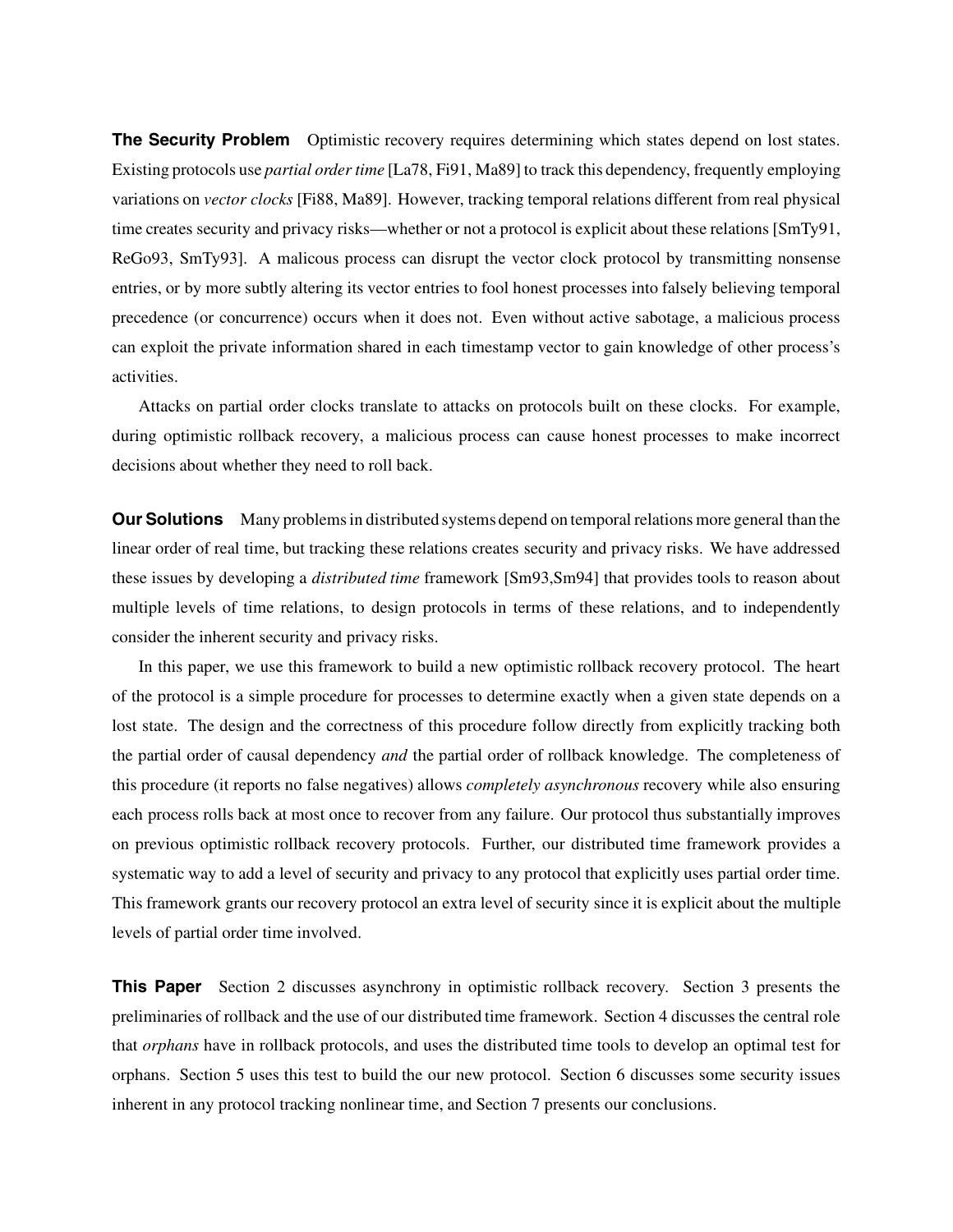## **2. Asynchronous Recovery**

The more decentralized a distributed protocol is, the better it exploits the advantages of distribution (e.g., concurrency) and the more robust it is against the disadvantages (e.g., asynchrony, unreliable networks). Thus, in theory, the more decentralization a protocol brings to the task of optimistic rollback recovery, the better performance it achieves. In practice, getting asynchronous recovery to perform well is difficult.

**Previous Approaches** Strom and Yemini [StYe85] opened up the area of optimistic rollback recovery and presented a protocol that allows processes to recover mostly asynchronously. (Certain situations can require recovering processes to block.) However, their protocol assumes FIFO channels and deterministic processes. Their protocol also suffers from the drawback that, in the worst case, a single failure at one process can cause  $\Theta(2^n)$  rollbacks at another process. (Sistla and Welch [SiWe89] cite  $O(2^n)$ ; we have a simple construction showing  $\Omega(2^n)$ .)

To avoid these problems, subsequent work moved away from completely asynchronous recovery. Koo and Toueg [KoTo87] introduced a protocol based on two-phased commit. Bhargava and Lian [BhLi88] presented a synchronized recovery protocol that introduces some concurrency into recovery (and thus tolerates concurrent failures). Leu and Bhargava [LeBh88] dispensed with FIFO message orderong, and presented a synchronized protocol that introduces some concurrency into recovery and allows some toleration of network partition. Johnson and Zwaenepoel [Jo89, JoZw90] used state lattices from partial order time to show that a maximal recoverable system state exists, and present synchronized protocols to recover this state. Peterson and Kearns [PeKe93] recently presented a recovery protocol that uses vector clocks and synchronizes by passing tokens.

**Asynchronous Recovery using Distributed Time** The technique of using *partial order time* to track potential causality in a distributed system is well known. Rollback recovery requires determining which states have been potentially influenced by a lost state. Consequently, existing protocols use some form of partial order time (either implicitly or explicitly) to track this potential dependence. However, by dispensing with formal coordination, *asynchronous* rollback recovery requires being able to reason about and track potential knowledge of failures and restarts. This activity itself is an asynchronous distributed computation, and thus also trackable using partial order time.

However, this partial order differs from the partial order of events visible within the user's computation. For rollback recovery, *potential knowledge is not the same as causal dependency.* For example, suppose process q learns that its current state A depends on a lost state. Process q rolls back, and then enters state B. A knowledge path exists from state  $A$  to state  $B$ , but no causal dependency path exists.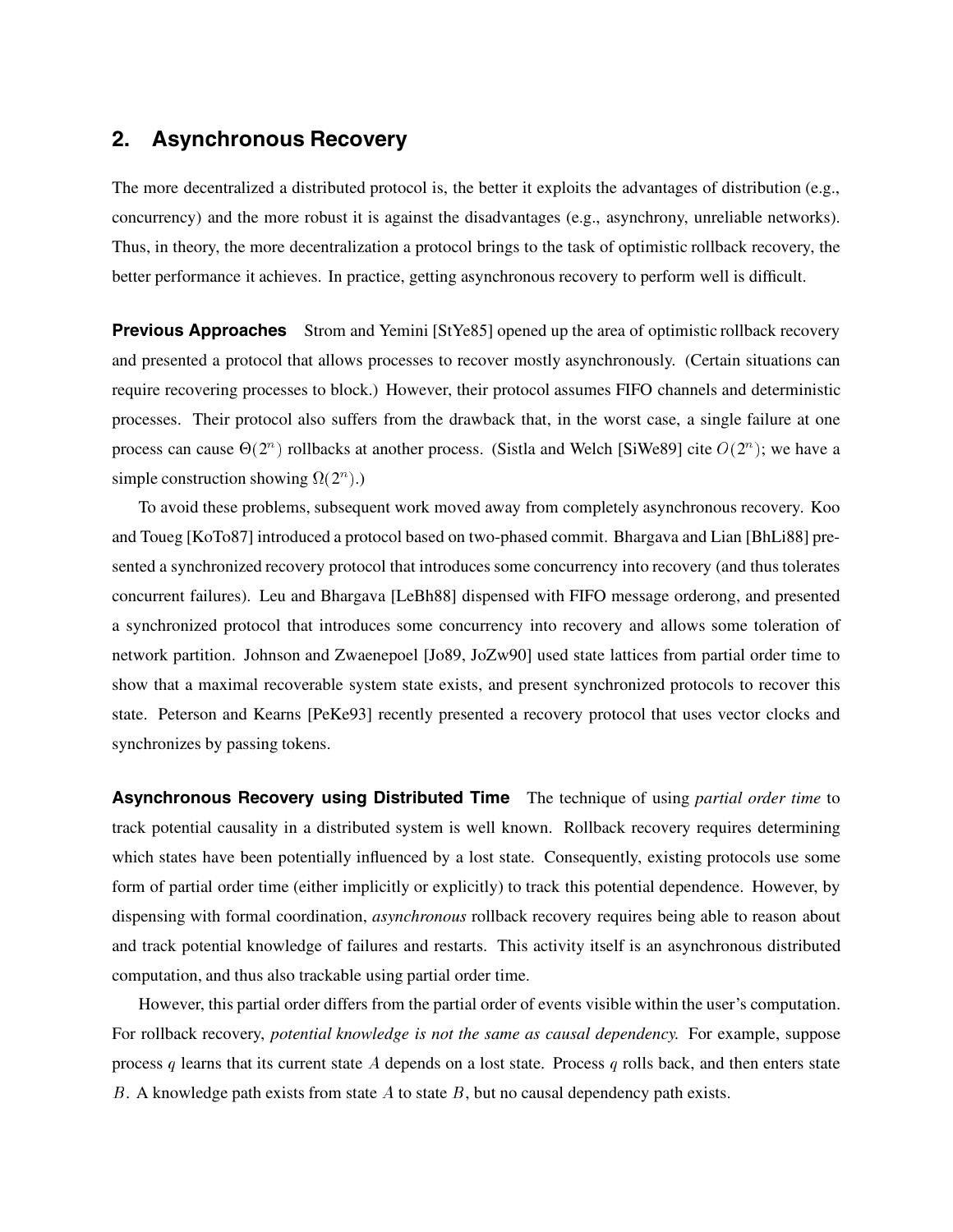Thus, to effectively implement asynchronous recovery, we need not only to move from viewing time as a linear order to viewing it as a partial order, but also to move away from viewing time as a single level of abstraction. Our framework of *distributed time* provides these tools, and allows us to build a new protocol that cleanly and elegantly solves the asynchronous recovery problem. Distributed time enables us to define when a state can be known to depend on a lost state, and to implement a test within the protocol that fully utilizes this potential knowledge.

Our new recovery protocol improves on previous work in optimistic rollback recovery in that it is the first protocol to effectively implement completely asynchronous recovery. It also compares favorably in many other aspects. We discuss some of the advantages:

- **Complete Asynchrony** A failed process can restart immediately. When a process needs to roll back, it can roll back immediately and resume computation with *no additional synchronization*.
- **Minimal Rollbacks** A failure at process p will cause process q to roll back at most once—and only when process q causally depends on rolled-back state at process p.
- **Speedy Recovery** Suppose process q needs to roll back because of a failure at process p. Process q will roll back as soon as any knowledge path is established from  $p$ 's restart.
- **Concurrent Recovery** Recovery from a failure occurs as knowledge of the failure propagates. Basing recovery on knowledge rather than coordinated rounds directly allows recovery from concurrent failures to procede concurrently. (In particular, two processes that each need to roll back due to two failures do not need to react to the failues in the same order.)
- **Toleration of Network Partitions** Another side-effect of our asynchronous approach is that recovery can proceed despite a partitioned network. The only processes that need to worry about recovery are those that may causally depend on lost states. Since each such process can recovery asynchronously, the processes on the same side of the network as the failure can recover immediately. Processes on the other side that need to recover can do so when the network is reunited. The remaining processes on either side can proceed unhindered.
- **A Framework for Security and Privacy** Tracking partial order time relations creates security and privacy risks, since processes must share and trust private information. By building our protocol in terms of distributed time, we can transparently protect the protocol against these risks.

Our new protocol does require more timetamp information to be maintained, since two partial orders must be tracked simultaneously—butthis bound is linear and thus is comparable to previous protocols that explicitly use vector time.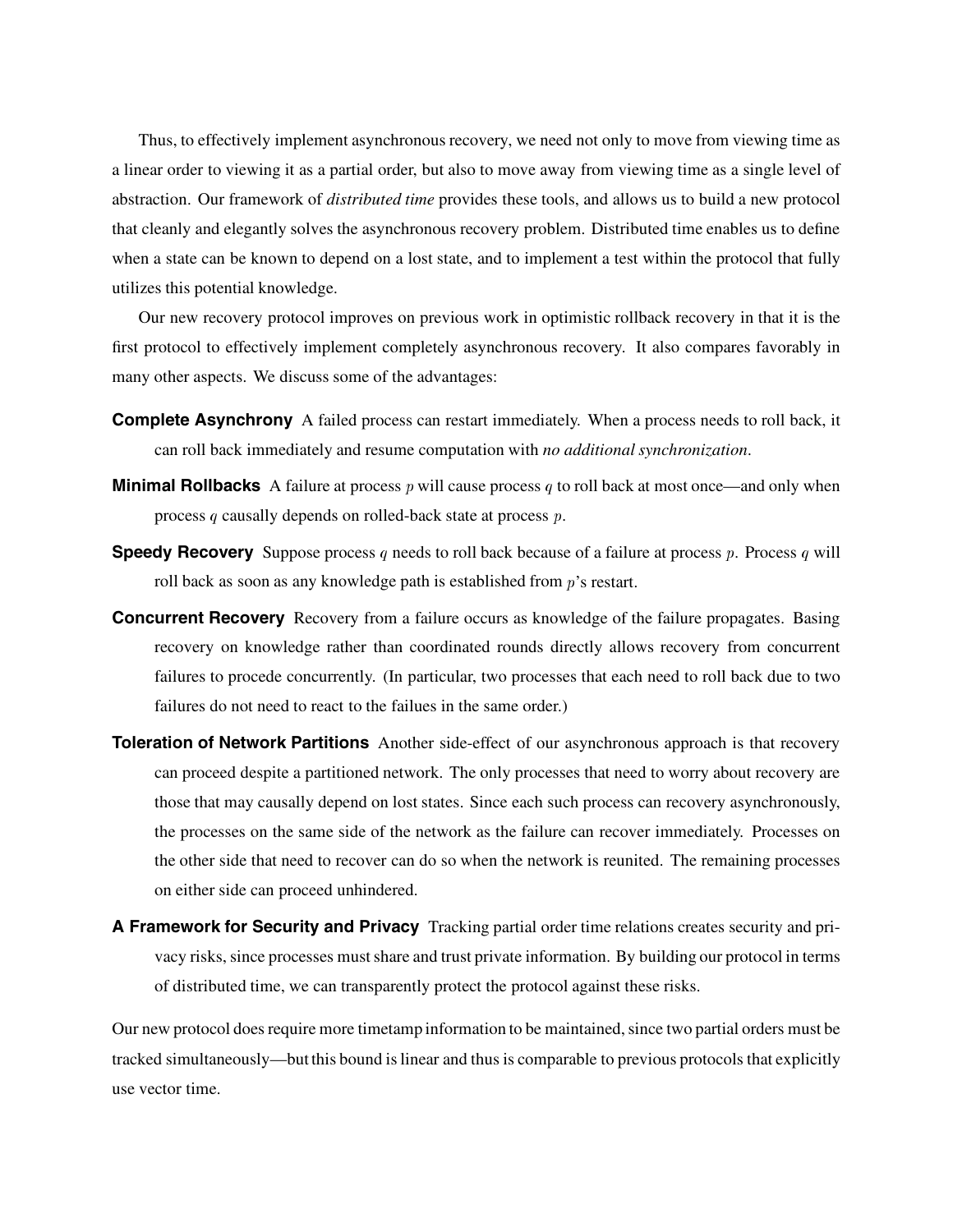**Orthogonal Issues** A number of issues arise in our research that do not lie within the scope of this paper. We will not consider mechanisms for processes to detect failure, and for failed processes to migrate to non-faulty sites. We also make the simplifying assumption that processes restore state by retrieving a *checkpoint* from stable storage (although balancing checkpointing with message logging may provide better performance). We also do not worry here about committing output to the outside world. (Integrating checkpointing/logging techniques with our approach is an avenue for future work.)

## **3. Rollback and Distributed Time**

#### **3.1. Preliminaries**

Partial order time provides a natural description of an asynchronous distributed computation. We consider a *state interval* as the fundamental unit of experience at a process. For a given computation, we build the partial order on state intervals in three steps. First, we can organize the state intervals at any one process into a linear sequence. We then link these timelines according to message traffic: if process  $p$  during  $p$ 's state interval A sends a message which process q receives during  $q$ 's state interval B, we let A precede B. Finally, we obtain the partial order by taking the transitive closure of this relation.

In a failure-free computation, this partial order expresses potential causal dependency. However, failure disrupts this dependency. When a process fails and restarts, it restores an earlier state and *rolls back* the states that previously had followed the restored state. Thus, the ability to fail and restart partitions the states at a process into sets: those that have been *rolled back* and those that are *live.*

Suppose states A, B, C, and D occur in that order at process p. Process p fails, restores A, and then begins a new state E. State A is the logical predecessor of state E; the *live history* of E includes A, but none of  $B, C, D$ .

To formalize this convention, Strom and Yemini partition the live history at a process into *incarnations*, the intervals from each restart to the subsequent failure. Incarnations are numbered sequentially at a process; restart begins a new incarnation. Suppose the rollback in the above example was the first one at process p. The interval up to and including state D constitutes the first incarnation at process  $p$ ; the interval from the restarted A to E (and on the next failure) constitutes the second incarnation.

A state is *invalid* when it causally depends on two states at a process that could not both have been part of the live history at that process. In the above example, if state F at process q depends on state E at process p, then depending on state C at process p as well would make state F invalid. We assume that processes enforce the invariant that they never let their own state become invalid. (Later we will return to this topic.)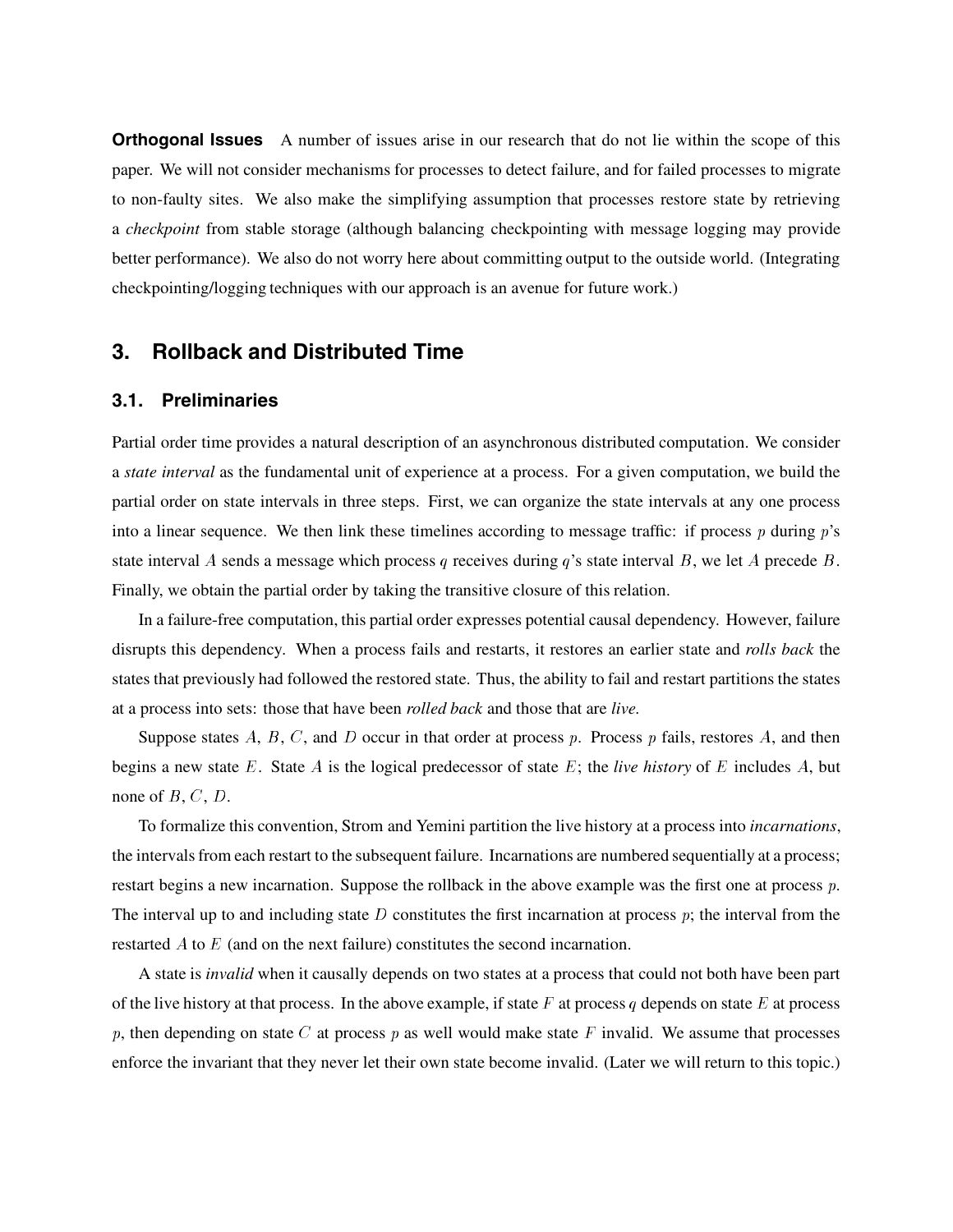### **3.2. Using the Distributed Time Framework**

#### **3.2.1. Motivation**

Distributed systems need distributed time. The linear order of real time is not sufficient (and is generally not observable). Frequently a more general relation also does not suffice, since multiple levels of abstraction require multiplelevels of temporal relations. The framework of *distributed time* [Sm93] provides these tools. Distributed time represents computations as *computation graphs*, represents the full physical description of system traces as *ground-level computation graphs*, and uses *time models* to systematically transform graphs to the appropriate level of abstraction. Vector time is a special case of distributed time; the crucial difference for rollback recovery is that the modularity of distributed time easily supports *multiple levels of time*, which is the key to completely asynchronous recovery.

**One Level is Insufficient** Partial order time tracks causal dependence for failure-free computations. For any state  $A$ , we can tell whether state  $A$  potentally influenced some state  $B$  by examining their relation in the partial order. However, when failures and optimistic rollback recovery actually occur, this correspondence fails:

- This model places all states at a process in a linear sequence, which does not express the details of incarnations or live histories.
- This model regards all messages as carrying causal dependence. Messages exchanged as part of the recovery protocol (which should not carry dependence) are lumped in with the dependence-carrying messages of the application program.

A further complication is that in order to implement a recovery protocol, processes may need to perform recovery-managing computation that should not be considered part of the computation being recovered. Directly applying partial order time loses this distinction.

What is needed is an abstraction from the single level of partial order time.

#### **3.2.2. Two Levels of Time**

**Two Levels of Abstraction** Using a partial order to describe a computation implies abstraction: we neither know nor care which total order schedule actually occurred. Providing virtual failure-free computations through rollback recovery allows this abstraction to proceed indirectly—at the highest level, we neither know nor care whether the virtual failure-free computation was in fact failure-free. The problem of rollback recovery introduces two relevant levels of abstraction:

• The *user* level is the computation that is failing and being recovered. (Failures and recoveries are not visible to the user.)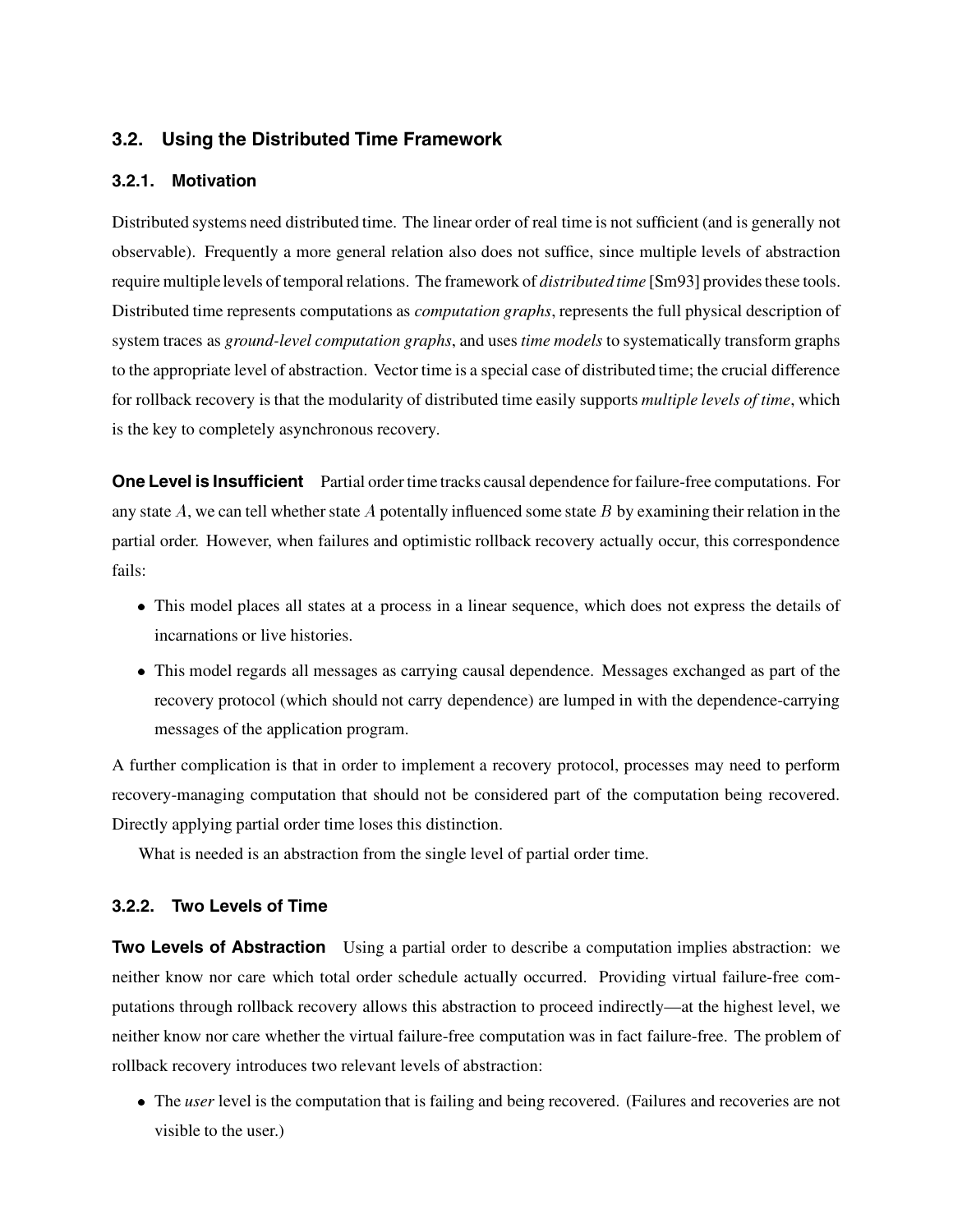The *system* level is the fault-tolerant implementation of this computation using rollback recovery.

**Two Levels of Computation** Performing recovery may require computation not part of the user computation. This distinction gives processes a bipartite form: the *system process* (all state at the process) implements the *user process* (the subset of that state visible by the user computation).

This distinction introduces two corresponding types of state at processes, *user state* and *system state*. We will indicate user states with letters from the beginning of the alphabet, and system states with letters from the latter part of the alphabet (from  $Q$  on). We will use the letters  $G$  and  $H$  when the level does not matter.

The subset relation on states establishes a correspondence. Each system state Q has a well-defined "current" user state, which we indicate  $Q_{\text{U}}$ . Each user state A corresponds to at least one system state. We use  $A_{\rm S}$  to indicate any such system state.

All messages exchanged in the system are, by definition, *system messages.* A message M sent by the user level of a process has two characterizations. If the user level of the destination process actually receives M, then M is also a *user message*. (That is, user messages are carried by system messages.) If the system level of the destination process receives M but does not forward it to the user level, then M is a system message only.

**Two Levels of Time** We build two levels of partial order time to reflect the two levels of computation. We construct *system partial order time* (*SYSTEM TIME*) by taking the linear sequence of system states at a process, linking them with system messages, and taking the transitive closure.

Constructing *user partial order time* (*USER TIME*) is similar, except the local structure generated at a process is a *tree* instead of a linear sequence. To build the user tree for a process, we put successive states in successive order—until *rollback*.

Rollback restores a previous user state. Suppose the process is in system state Q before rollback. After rollback, the process enters a special *restart* system state R, whose user state  $R_U$  does not follow  $Q_U$ , but instead is a copy of an earlier user state A that user-precedes  $Q_U$ . The next user state becomes a new child of A. Rollback thus terminates the current branch in the user tree, and grows a new branch from an earlier state. In the user tree at a process, every branch but one represents a failed and rolled-back part of the computation. (The remaining branch represents the computation currently live.) The leaves of a process tree are the states that have no logical successors (either maximal lost states, or the last state executed). The path from the root to a state A is the local *live* history of A.

In the *USER TIME* model of the example of Section 3.1, states A through D are placed in sequential order, but after the failure/restart, state  $E$  is placed as another successor to state  $A$ , and subsequent computation extends from E.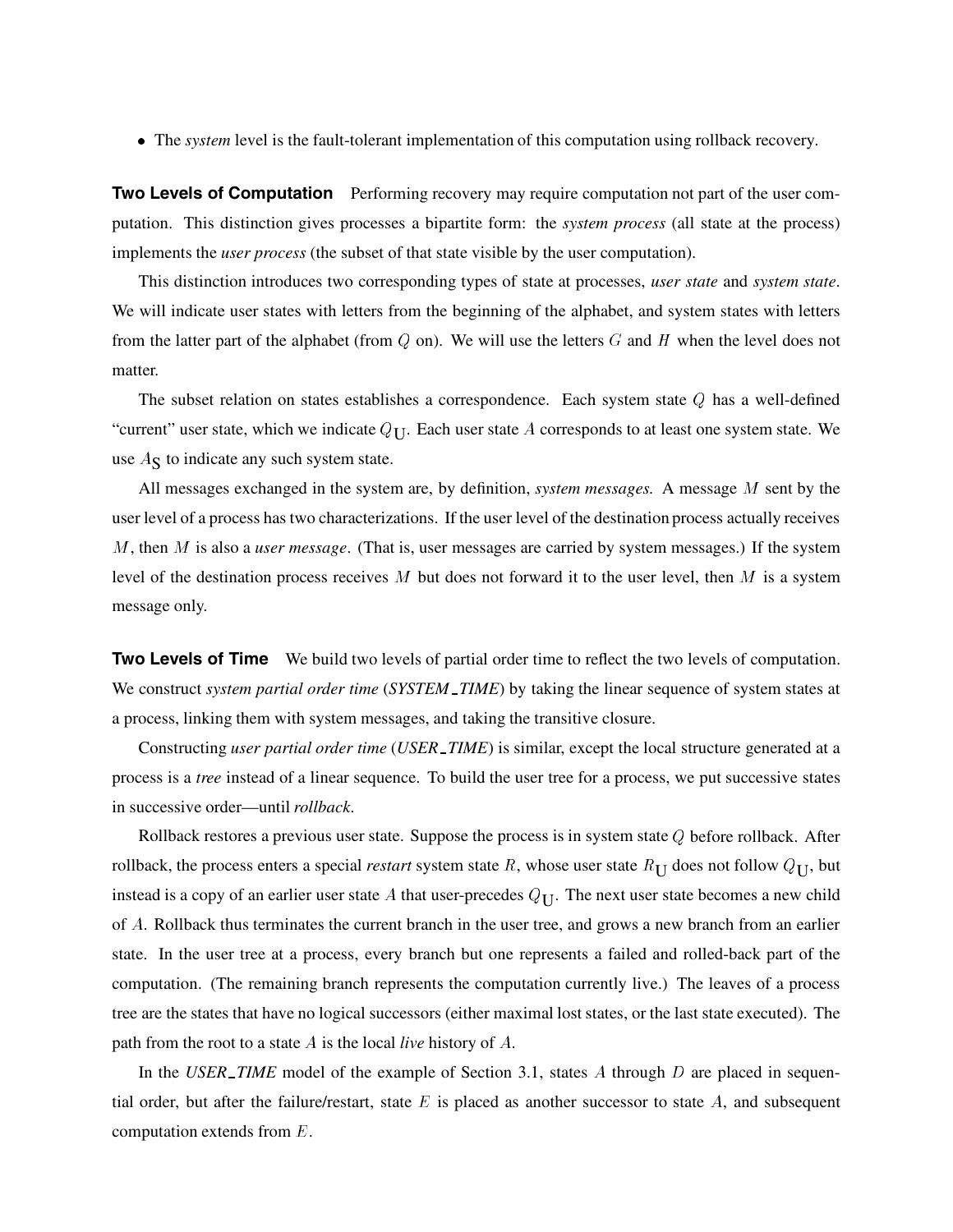Thus, using a tree as a "timeline" differs considerably from a traditional linear timeline. In a linear timeline, two states  $A \neq B$  at the same process have two possible relations: either A precedes B or B precedes A. However, the user tree at a process admits a third relation: concurrency. If states  $A$  and  $B$  lie in different branches of the user tree at a process, then neither could have preceded the other. When one occurred, the other never occurred and never was going to occur.

To construct the full *USER TIME* order, we link the user trees for each process by letting each *receive* of a *user message* follow its *send*, and then taking the transitive closure.

We indicate precedence between states by arrows  $(G \rightarrow H)$  and precedence or equivalence by underscored arrows  $(G \implies H)$ .

The definitions immediately provide that system precedence follows from user precedence:

**Theorem 1** Let A and B be user states in a computation. For any state  $B<sub>S</sub>$  there exists a state  $A_S$  such that:  $A \rightarrow B$  in *USER\_TIME*  $\implies A_S \rightarrow B_S$  in *SYSTEM\_TIME*.

**Vector Clocks** The *vector clock* mechanism tracks relations in a standard partial order (such as *SYSTEM TIME*) by equipping each state G with a *timestamp vector*  $V(G)$  that has one entry per process, with the property that the process p entry in  $V(G)$  is the maximal state H at process p with  $H \implies G$ . Processes track these vectors incrementally: if state  $G_2$  directly follows state  $G_1$  at process q, process q obtains  $\mathbf{V}(G_2)$  from  $\mathbf{V}(G_1)$  as follows. Process q advances its own entry in  $\mathbf{V}(G_1)$  to obtain interim vector  $W$ . If  $G_2$  is a not a *receive*, then process  $q$  sets  $\mathbf{V}(G_2)$  to  $W$ . If  $G_2$  is a *send*, process  $q$  sends  $\mathbf{V}(G_2)$  along with the message. If  $G_2$  is a *receive*, process q strips off the timestamp vector X from the message, and sets  $V(G_2)$  to be the entry-wise maximum of W and X.

Such vectors form a partial order based on the ordering of events at a process. Vector V precedes vector W when for each process p, the p entry of V precedes or equals the p entry of W in the execution order at p, but for some process, this inequality is strict. We write  $V \prec W$  to indicate vector precedence.

**Vector Clocks for System Time** Since *SYSTEM\_TIME* is a standard partial order model, we can use vector clocks to track system precedence. We write  $V_{sys}(Q)$  to indicate the *SYSTEM TIME* timestamp vector of a system state  $Q$ ,  $\prec_{sys}$  to indicate *SYSTEM\_TIME* vector precedence, and max<sub>sys</sub> to indicate entry-wise *SYSTEM TIME* vector maximization.

**Vector Clocks for User Time** Using vector clocks to track *USER TIME* is complicated by the fact that processes order local states into trees rather than linear sequences. However, the set of user states at a given process that user-precede a given user state are totally ordered within the tree at that process.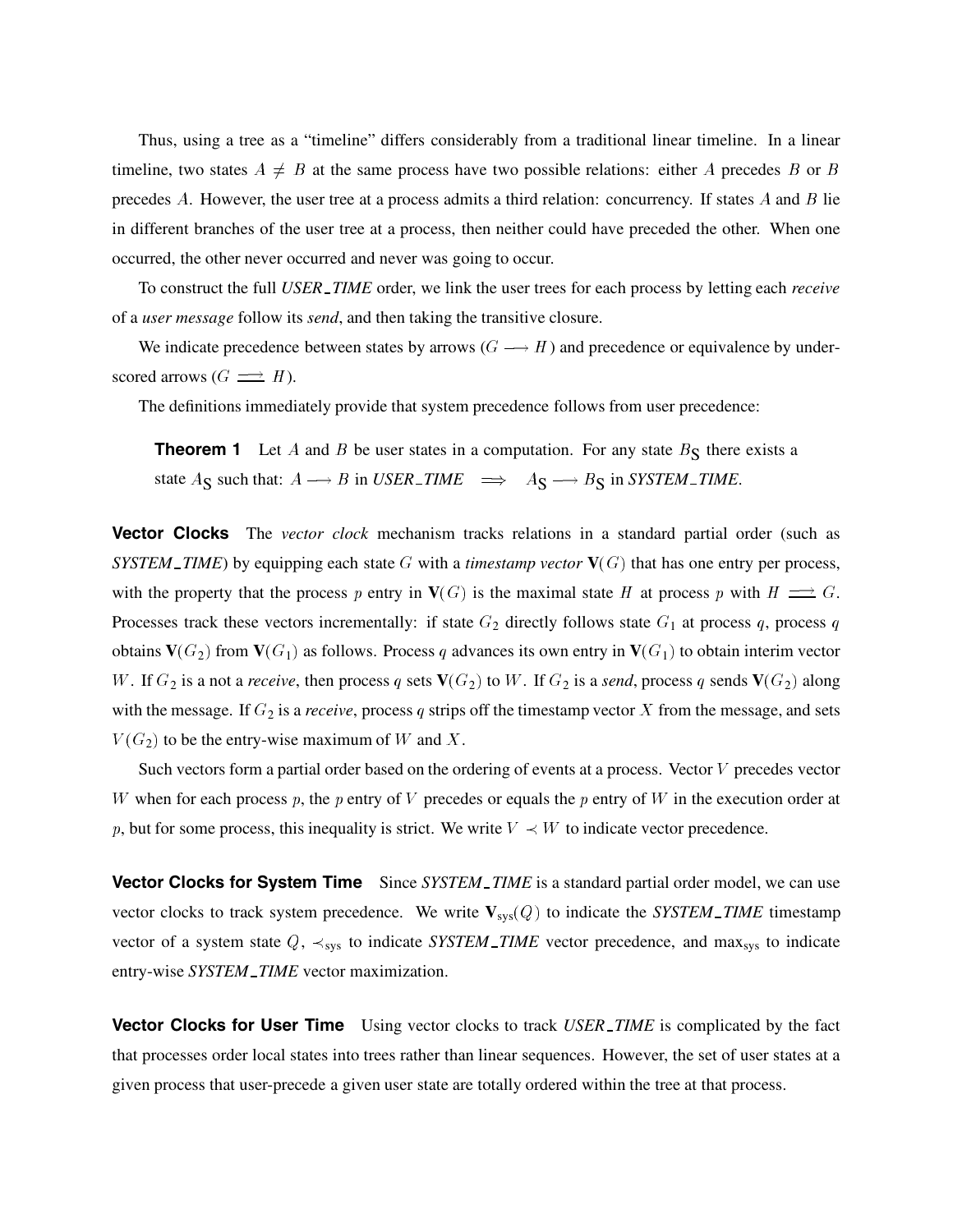**Theorem 2** Let B be a valid user state, and let p be a process (but not necessarily the one where B occurred). Let S be the set of all user states A at p such that  $A \implies B$  in *USER\_TIME*. If S is nonempty, then S has a unique *USER TIME* maximum.

As a consequence, the notion of timestamp vector is well-defined for valid user states. Thus we can use vector clocks to track *USER TIME* as well. We write  $V_{\text{usr}}(A)$  to indicate the *USER TIME* timestamp vector of a user state  $A$ ,  $\prec_{\text{usr}}$  to indicate *USER TIME* vector precedence, and max<sub>usr</sub> to indicate entry-wise *USER TIME* vector maximization. (However, since the local ordering (used in vector precedence and maximization) derives from the user trees, mere integers will not suffice for vector entries. Section 5.2 considers these issues further.)

**Validity** The system level of a process can insure its user state never becomes invalid, simply by never accepting an incoming user message whose user timestamp has an entry that is not user-comparable with the corresponding entry of the process's current user timestamp. (We shall show shortly that there is a simpler way of obtaining this assurance.)

## **4. Orphans**

An *orphan* is a state in a computation that causally depends on a state that has been lost. In terms of our time models, an orphan is a user state A such that some rolled-back user state B exists with  $B \implies A$  in *USER TIME*.

This section discusses the central roll orphans play in optimistic rollback recovery in general, and asynchronous approaches in particular. This section then uses distributed time to characterize when a process can potentially know that a state is an orphan, and then to build a simple test that achieves this potential.

#### **4.1. Orphans and Optimistic Recovery**

A process p that initiates a recovery (that is, the process that actually fails) recovers by restoring earlier state and continuing user-level execution. This action causes one or more *live* states at process p to become *rolled-back*. The new rolled-back events are *orphans* by definition. However, the rollback action at p may also cause some states at other processes to become *orphans*.

The key to optimistic rollback recovery is the ability for processes to know when states have become orphans. This has two aspects:

**Orphan Elimination** When process q receives notification that process p has failed, process q needs to determine if its current user state has become an orphan. If so, process  $q$  needs to roll back—preferably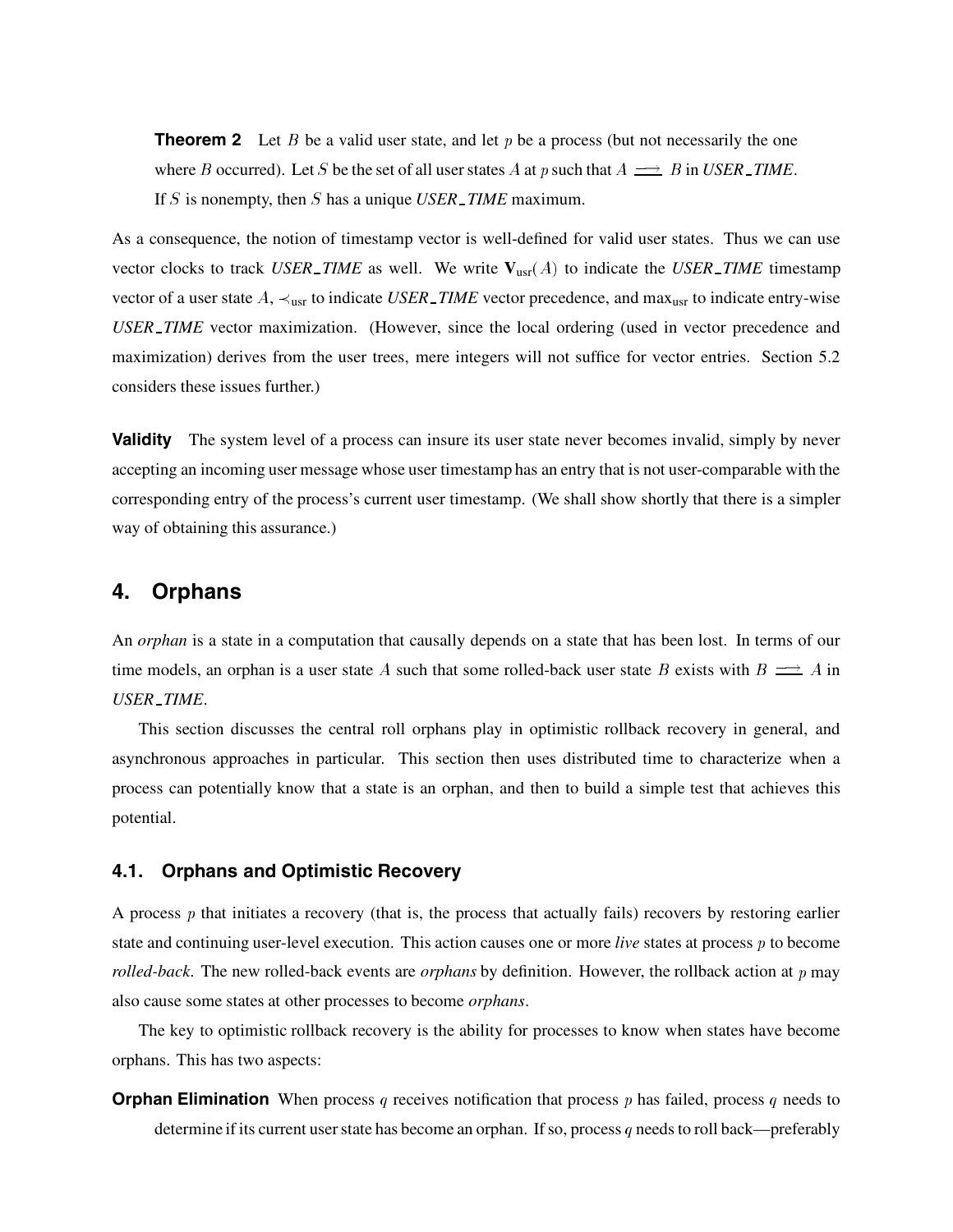back to the most recent state that is now *not* an orphan. Processes thus need to be able to test if *their own user states* are orphans.

**Orphan Prevention** The lost state at process  $p$  may have caused user state  $A$  at some process  $r$  to become an orphan. However, suppose user state <sup>A</sup> was the *send* of a message to process <sup>q</sup>. If process <sup>q</sup> useraccepts the message (whenever it arrives), then process  $q$  will become an orphan. Thus, to prevent becoming orphans, processes need to be able to test if *user states at other processes* are orphans.

Accurately testing for orphans is especially critical for asynchronous recovery, with multiple failures and minimal coordination.

#### **4.2. Knowledge of Orphans**

When can a process at system state  $Q$  know that a user state  $A$  is an orphan? We use distributed time to answer this question.

First, to even ask this question, state  $Q$  must know about state  $A$ . We must have the precondition that  $A_{\mathbf{S}} \longrightarrow Q$  in *SYSTEM\_TIME*, for some  $A_{\mathbf{S}}$ .

For A to be an orphan, a rolled-back state B must exist with  $B \implies A$  in *USER\_TIME*. From Theorem 1 and transitivity,  $B_S \implies Q$  in *SYSTEM\_TIME* for some  $B_S$ . Thus, state Q can know about B.

*However, for* Q *to know that* A *is an orphan, it must know that state* B *has been rolled back and is no longer part of the local live-history history at state* B*'s process.* If R is the restart system state following B's rollback, then we must have  $R \implies Q$  in *SYSTEM\_TIME* as well.

We summarize this formally with the predicate  $ORPHAN(A,Q)$ , which is defined only when  $A_S \rightrightarrows Q$ in *SYSTEM* TIME for some  $A_S$ .

the contract of the contract of the contract of the contract of the contract of the contract of the contract of

*ORPHAN*(*A, Q*) = *true* 
$$
\Longleftrightarrow
$$
 ∃ *B*, *R* such that  
\n
$$
\begin{cases}\n1. B \implies A \text{ in } USER\_TIME \\
2. R \implies Q \text{ in } SYSTEM\_TIME \\
3. R \text{ is a restart state rolling back } B\n\end{cases}
$$

The *ORPHAN* predicate does *not* capture all the orphans in the computation—just all the orphans that a given process can know are orphans. If process  $p$  sends process  $q$  a user message but promptly rolls back without telling anyone, then q can not know that the *send* is an orphan. In *SYSTEM TIME*, the timestamp vector on a state Q marks the information horizon of that state. State Q can not know about anything beyond this horizon—indeed, runs of the system could exist where every process pauses indefinitely after executing their  $V_{sys}(Q)$  entry.

#### **4.3. Testing for Orphans**

We can use distributed time to build a test that exactly captures the *ORPHAN* predicate.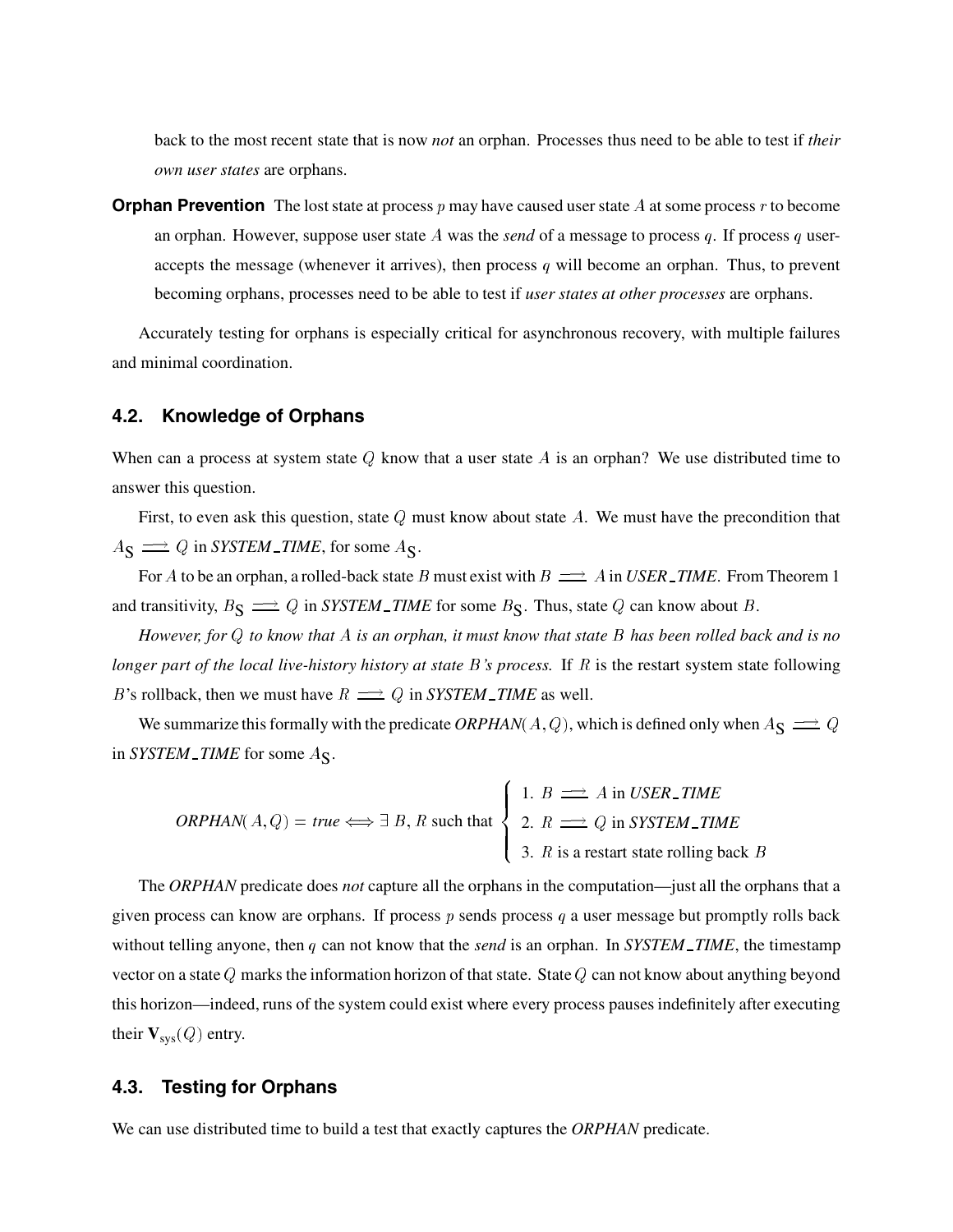Let Q be a system state, and let A be a user state with  $A_S \implies Q$  in *SYSTEM TIME*, for some  $A_S$ .

Let R be the maximal system state at process p that state Q knows about. Then  $R_{\text{U}}$  must be live (to Q's knowledge), because a restart state rolling back  $R_{II}$  would system-follow R—contradicting the choice of <sup>R</sup>.

Indeed, to Q's knowledge, only those user states C at process p with  $C \implies R_{\text{U}}$  in *USER TIME* can be part of the live history at process <sup>p</sup>.

So, let A be a user state that Q knows about. Let C be the user-maximal user state at process p with  $C \implies A$  in *USER\_TIME*. If  $C \implies R_{\text{U}}$  in *USER\_TIME*, then no restart at p that Q knows about makes A an orphan. If this relation holds for all processes, than  $Q$  must conclude that  $A$  has not been rolled back. Otherwise <sup>Q</sup> knows that <sup>A</sup> is an orphan.

Vector clocks permit an elegant statement of this test. For a vector W of system states, let  $W_{\text{U}}$  be the vector of user states obtained by taking the user part of each entry. Define the *DT ORPHAN* test by:

$$
DT\_ORPHAN(A,Q) = true \iff \mathbf{V}_{usr}(A) \npreceq_{usr} \mathbf{V}_{sys}(Q)_{\mathbf{U}}
$$

That is, take the user timestamp of A, the system timestamp of Q, and do a *USER TIME* vector comparison. This test captures all potential knowledge of orphans.

**Theorem 3** Suppose user state A and system state Q satisfy  $A_S \implies Q$  in *SYSTEM\_TIME*, for some  $A_{\mathbf{S}}$ . Then *ORPHAN* $(A, Q) \iff DT\_ORPHAN(A, Q)$ .

By not transitively propagating knowledge of orphans, Strom and Yemini use a strictly weaker orphan test. Their protocol never falsely concludes that a non-orphan state is an orphan. However, their protocol will falsely conclude that some orphan states are not orphans—even when the testing process could potentially know otherwise. These false negatives make it possible for a single failure at one process to cause another process to roll back  $\Omega(2^n)$  times, since the unfortunate process never rolls back far enough (until the last time).

**Examples** Figure 1 demonstrates using the *DT\_ORPHAN* test for orphan elimination and orphan prevention. The figure shows the *USER TIME* partial order for a computation on three processes. Dashed arrows indicate *SYSTEM TIME* precedence on corresponding system states, and Q is the sole system state for  $B_5$  and R is the sole system state for  $C_6$ . Process p fails after  $A_4$ , rolls back to  $A_1$ , then executes  $A_5$ , and finally sends a system message to process r. Process r then rolls back to  $C_1$ , executes  $C_4$  and  $C_5$ , and sends a system message to process q.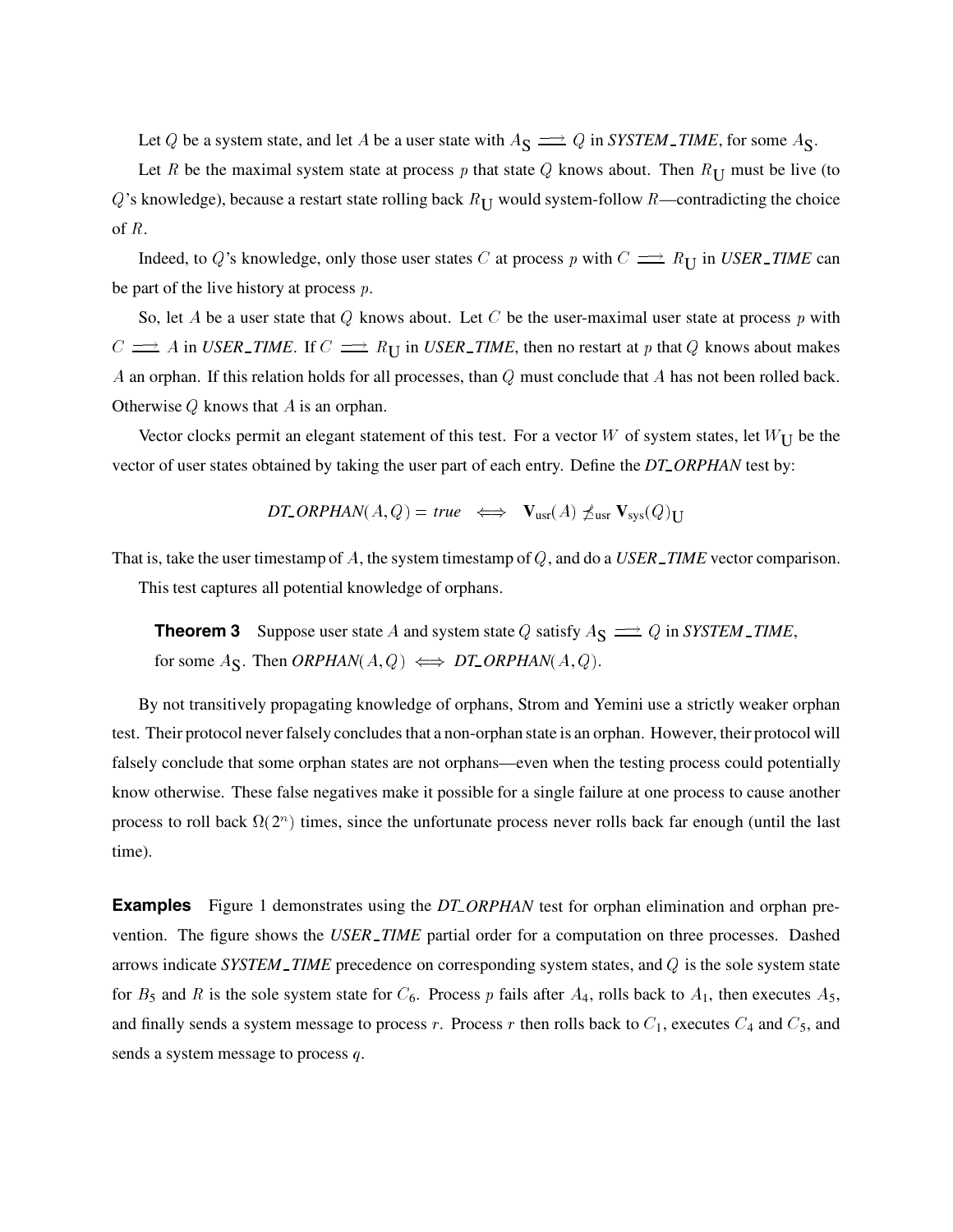

**Figure 1** The *DT\_ORPHAN* test allows processes both eliminate and prevent orphans. In the top illustration, process q uses the  $DT\_ORPHAN$  test at  $B_5/Q$  to deduce that state  $B_2$ is an orphan; in the bottom illustration, process r at  $C_6$  uses the *DT\_ORPHAN* test to reject the user message that just arrived from  $B_3$ . In both cases, user-precedence fails on the  $p$ entries of the vectors.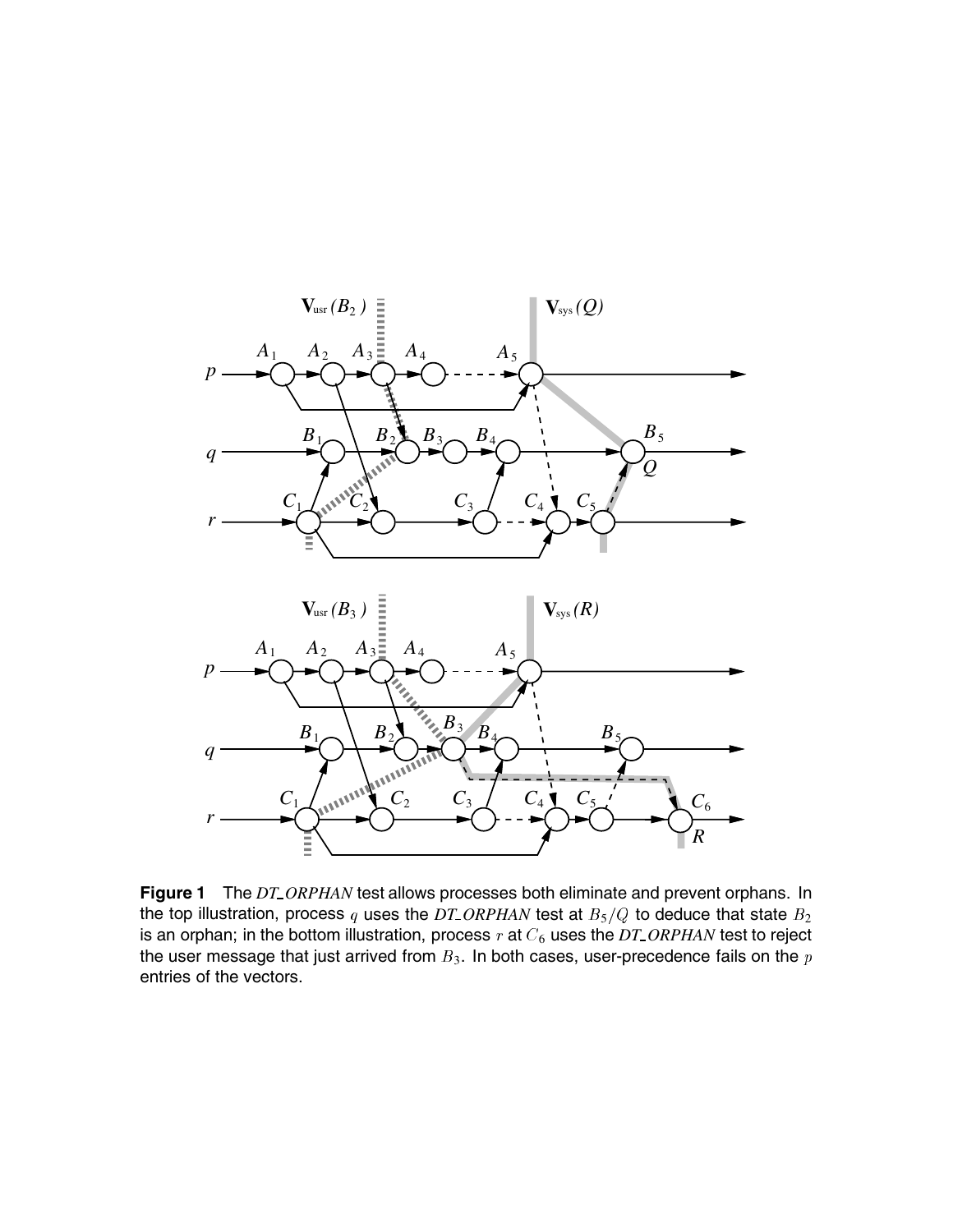# **5. The Distributed Time Rollback Recovery Protocol**

## **5.1. The Protocol**

We build our protocol for optimistic rollback recovery by having the system processes maintain vector clocks for *USER TIME* and *SYSTEM TIME*, and use these clocks to test for orphans.

**Sending a User Message** Suppose process p in system state S decides to send a user message M to process q. System process p sends a system message containing M to the system process at q.

**Sending a System Message** When the system process at p sends a system message M to the system process q, it sends along the timestamp  $V_{sys}(S)$  (where S is the current system state at p). If M is a forwarded user message, then p includes the timestamp  $V_{\text{usr}}(S_U)$ . If M is exclusively a system message, then including the **V**usr vector is optional.

*/\* the orphan test \*/* **function** *DT ORPHAN*-*TESTED STATE*- *TESTING STATE*  $\textbf{if} \ \mathbf{V}_{\text{usr}}(TESTED\_STATE) \preceq_{\text{usr}} \mathbf{V}_{\text{sys}}(TESTING\_STATE)_{\text{U}}$ **then return** *false* **else return** *true*

*/\* receive system message* M *sent in system state* S *\*/*  $\boldsymbol{\mathsf{procedure}}$   $\boldsymbol{\mathit{RECEIVE}}(M)$ */\* update* SYSPOT *vector\*/*  $\mathbf{V}_{\text{sys}}(\textit{CURRENT})$   $\leftarrow$   $\mathbf{V}_{\text{sys}}(\textit{CURRENT})$   $\max_{\text{sys}} \mathbf{V}_{\text{sys}}(S)$ if  $DT\_ORPHAN(CURRENT_{\bigcup}, CURRENT)$ **then** rollback to maximal non-orphan if DT\_ORPHAN(S<sub>U</sub>, CURRENT) **then** inform the sender (optional) **else if** M contains a user message **then** */\* update the* USRPOT *vector\*/*  $\mathbf{V}_{\text{usr}}(\textit{CURRENT}_{\textbf{U}})$   $\leftarrow$   $\mathbf{V}_{\text{usr}}(\textit{CURRENT}_{\textbf{U}})$  max $_{\text{usr}}$   $\mathbf{V}_{\text{usr}}(S_{\textbf{U}})$ accept user message

**Figure 2** In the distributed time protocol, a system process rolls itself back if its user state has become an orphan, and then accepts a user message only if its *send* is not an orphan. (Let *CURRENT* be the current event at the executing process.)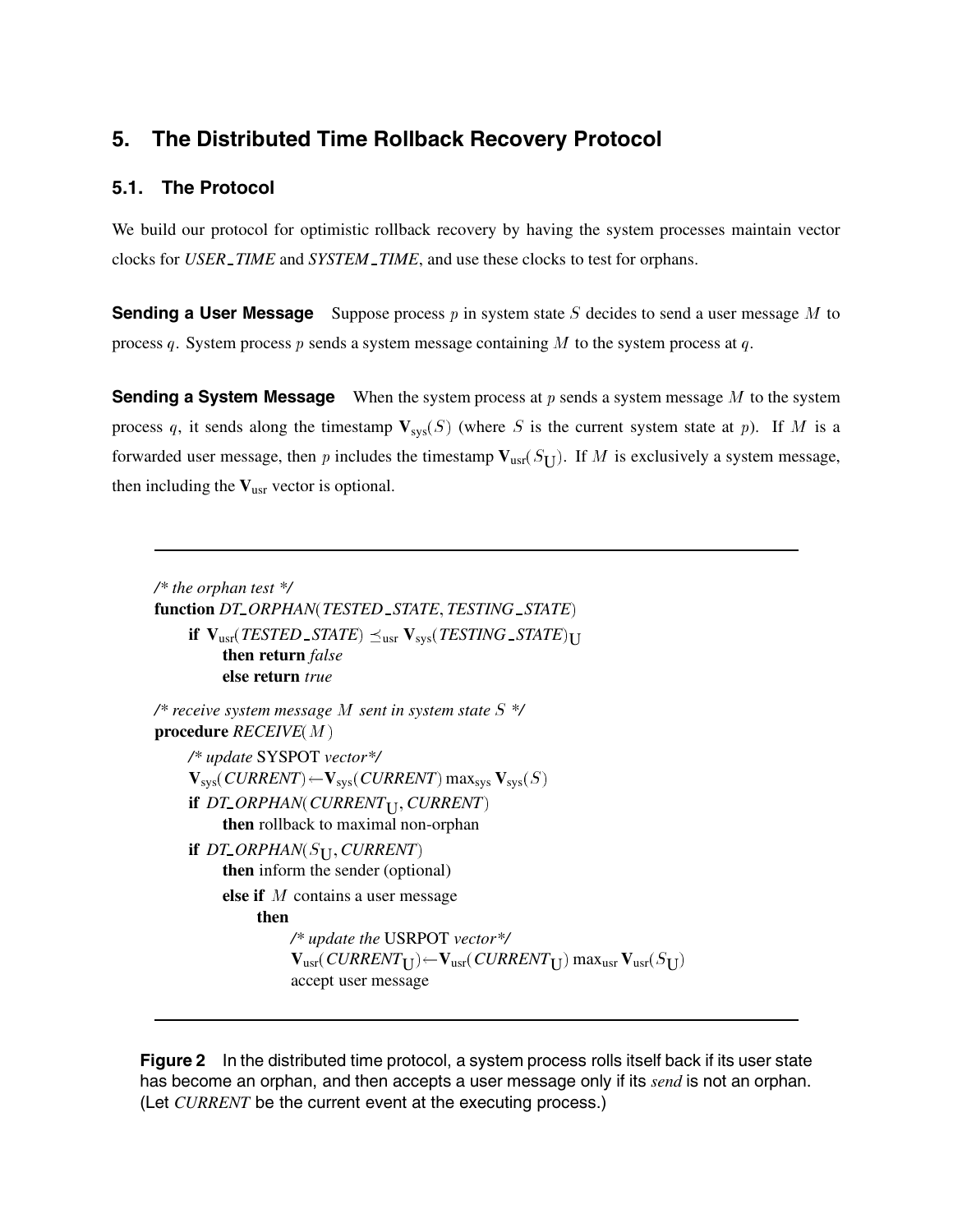**Receiving Messages** Figure 2 shows the procedure used for receiving messages. Suppose process p receives a system message M sent by q at S. The system process updates the current  $V_{sys}$  vector. If a comparison of the process's current  $V_{usr}$  and  $V_{sys}$  vectors indicates the current user state is an orphan, the system process rolls itself back. If a comparison of the *USER TIME* vector on the message with the process's current **V**sys vector indicates the message's *send* is an orphan, the system process considers telling  $q$  about this. Otherwise, if M contains a user message, the system process forwards it to its user process.

(Suppose the *send* of a user message M user-followed from state A at process r, but process  $p$ 's current user state depends on B at r, with A and B user-concurrent. At least one of A, B must have been rolled back, and the system timestamp on M will carry that information if  $p$  doesn't already know it. Thus, this protocol automatically enforces the invariant that user states are always valid.)

**Rollback** To roll back because of its own failure, a process restores a state in its live history and creates new incarnation.

To roll back because it discovers it's an orphan, a process needs to find a state in its live history that is not an orphan—that is, a state whose  $V_{\text{usr}}$  timestamp still *USER TIME*-precedes the current  $V_{\text{sys}}$  vector. Clearly the initial state is not an orphan, and clearly once a user state is an orphan, subsequent user-states are orphans. Thus, for a given value of **V**sys, there exists a unique *USER TIME*-maximal state in the live history that is not an orphan.

How quickly the system recovers depends on how quickly the processes that are (or may become) orphans learn of the restart.

#### **5.2. Implementation Issues**

For processes to track *SYSTEM TIME* and *USER TIME*, we need to use state labeling at processes that allows comparison both in the system timeline and user tree. We show some sample labeling schemes.

**System Timeline** We can order states in the system timelines by *index pairs* after Strom and Yemini. We label each system state at process p with two integers: the *incarnation index* and the *state index*. Both are initially 1. If the state following  $[i, j]$  is not a restart state, we label it  $[i, j + 1]$ . If the state following  $[i, j]$  is a restart state restoring the state  $[i', k]$ , then we label it  $[i + 1, k]$ .

Lexigraphic order sorts system states at a each process. If system state A has index pair  $[i, j]$  and  $A'$ has  $[i', j']$ , then  $A \prec_{sys} A'$  iff  $(i < i') \quad \lor \quad (i = i' \land j < j')$ . Index pairs also have the convenient property that a new incarnation of a process does not need to exactly how far the old incarnation got.

**The User Tree** The user tree at a process is a partial order. To sort states in this tree, we can use the familiar tool of vector clocks, with one entry per root-leaf branch. Within any one root-leaf path in the user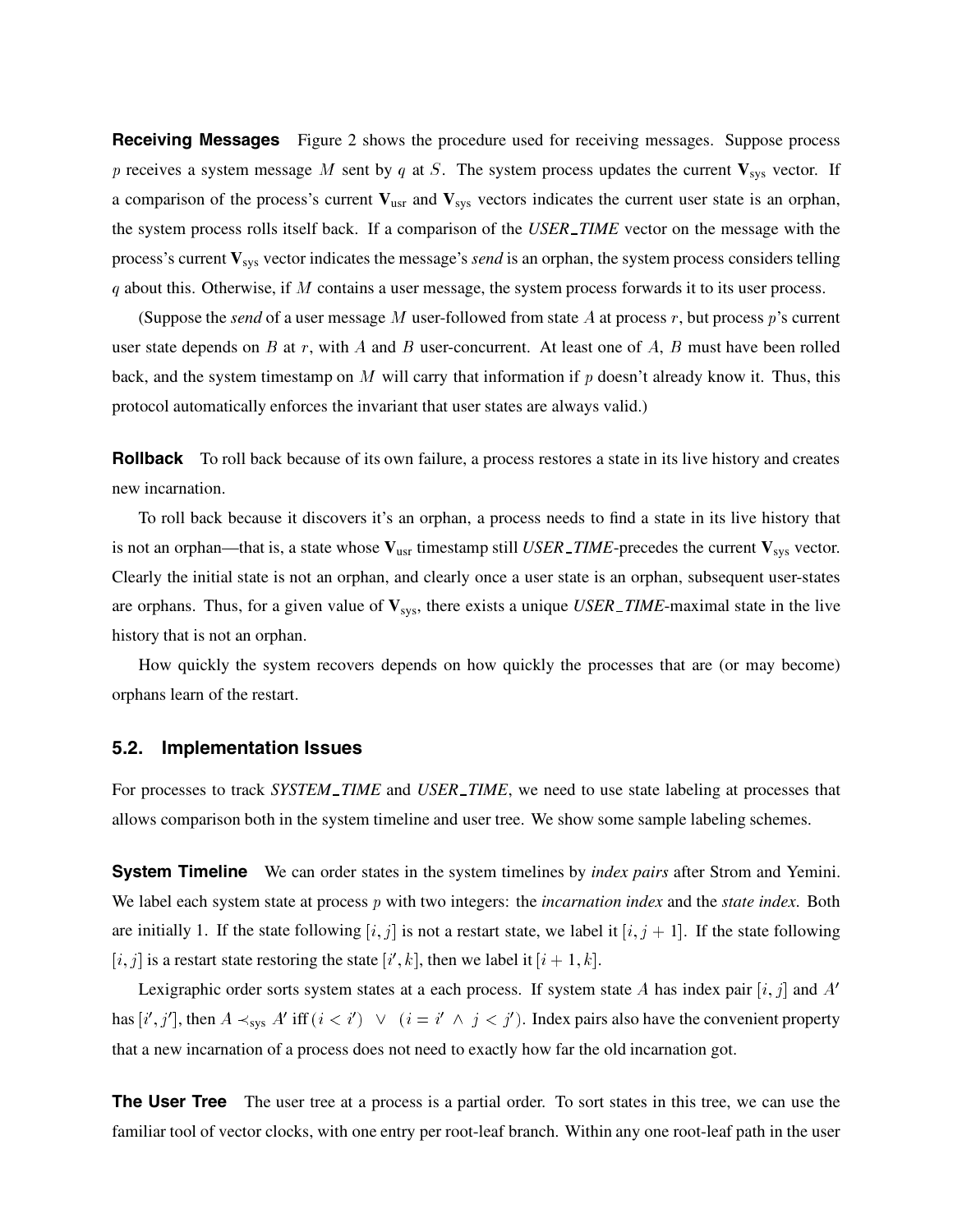tree, state indices sort user states. (If Q and R are two system states at a process with  $Q_U = R_U$ , then the state indices of  $Q$  and  $R$  will be the same.)

Our natural incarnation is use incarnations for vector entries, but two items require special attention:

- 1. If a system state  $A<sub>S</sub>$  occurs before the final rollback of a process, then branches in the tree do not yet exist.
- 2. User states restored after rollback might be construed to be part of two different branches.

We resolve these difficulties by defining the *canonical* occurrence of a user state A to be the system-minimal  $A_{\rm S}$ , and limiting our attention to canonical occurrences.

For a user state  $A$  at process  $p$ , we define the TREE-timestamp vector  $\mathbf{V}_{\text{tree}}(A)$  as follows. Let  $B$  be the maximal user state at p with  $B \implies A$  in *USER\_TIME* such that the canonical  $B_S$  occurs in incarnation i. Then the *i*th entry of  $V_{tree}(A)$  equals the state index of the canonical  $B_S$ . If no such B exists, then the *i* entry of  $V_{tree}(A)$  is 0. Straightforward integer comparisons on vector entries will determine tree precedence.

A straightforward implementation of *USER TIME* timestamps using tree-vectors would require two integers for each restart in the computation, which is unreasonably large. However, many optimizations suggest themselves. Suppose the canonical  $A_{\mathbf{S}}$  occurs in incarnation j. Then the *i*th entry of  $\mathbf{V}_{\text{tree}}(A)$ will be zero for  $i > j$ , will equal the state index of A for  $i = j$ , and will be the same for all states in incarnation j for  $i < j$ . Thus, the suffix of  $V_{tree}(A)$  doesn't need to be transmitted at all, and the prefix only needs to be transmitted once per incarnation. An incremental approach would bring the information down to constant. This is essentially the technique that Strom and Yemini use—although at the price of having processes block if they need to perform a comparison requiring data they haven't yet received. With this tree-vector optimization, our timestamps are only twice as long as Strom and Yemini's; more careful management of tree vector prefix transmission will avoid blocking (at the price of slightly longer timestamps during recovery).

These implementations are only examples. The V<sub>tree</sub> clocks can tolerate general partial orders, and (without prefix removal) will function for the more general version of rollback where a process wishes to restore a state that it had previously aborted.

## **6. Security and Privacy**

A process can verify the passage of real time by independent physical hardware (e.g., a quartz clock). However, more distributed, virtual models of time do not allow such independent checking. Tracking relations in these models requires sharing private information and trusting the private information that is shared; this trust creates the opportunity for attacks on clocks that translate to attacks on protocols. Our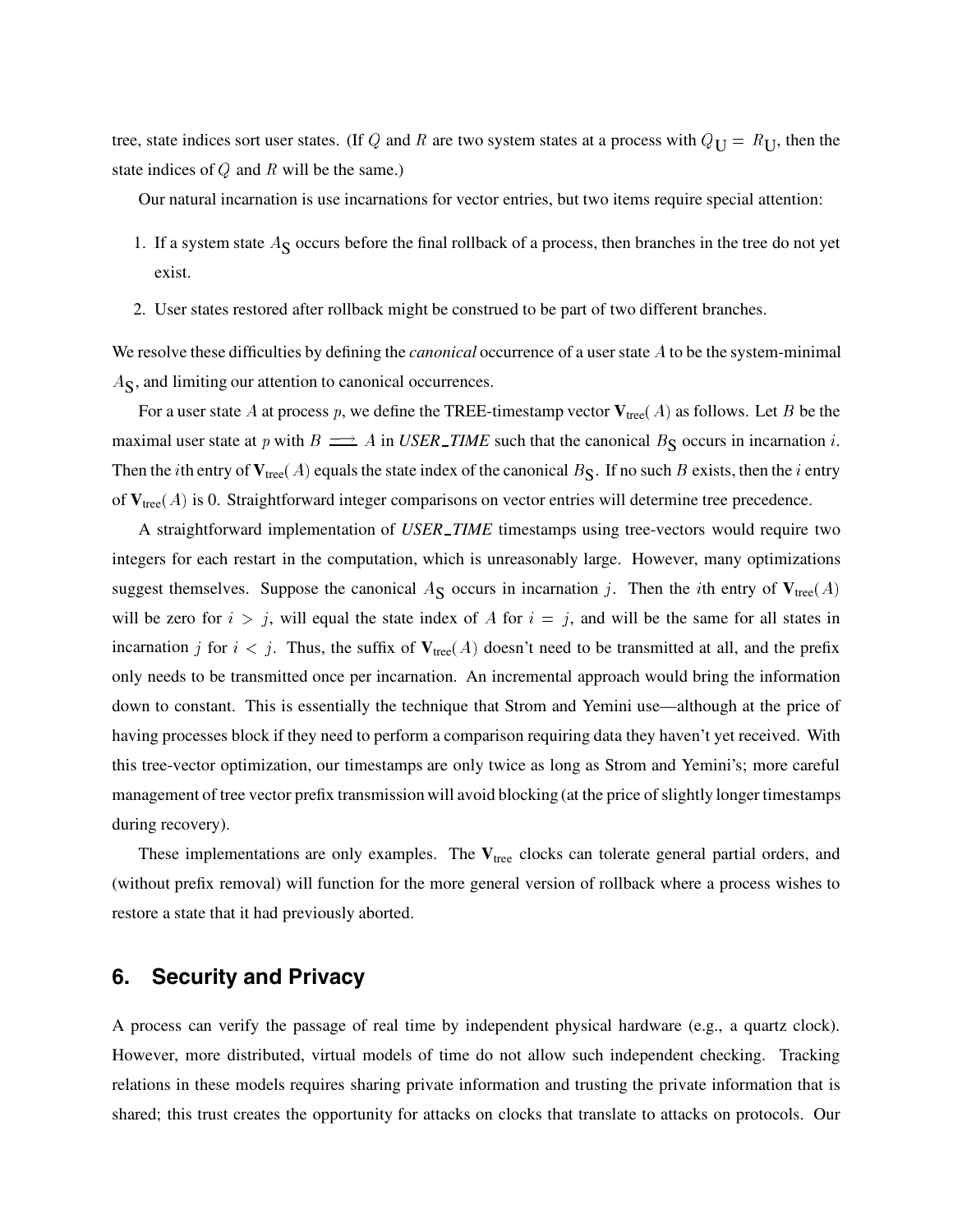distributed time framework [Sm93, Sm94] identifies these security and privacy problems and builds clocks that protect against them. Thus, the framework allows us to design protocols in terms of our general time formalism, and then transparently consider these security and privacy issues by installing secure and private clocks.

#### **6.1. Attacks**

The proper functioning of vector clocks depends on the accuracy of the timestamps on messages. This dependence creates a window for malicious (or merely faulty) processes to disrupt the vector clock protocol. When process  $p$  in state G sends a message M to process  $q$ , it is supposed to include the timestamp vector  $V(G)$  listing, for each process, the maximal state influencing state S. A malicious process p could lie about its vector entries; a malicious  $q$  could use this data for purposes other than sorting states.

**An Example** To illustrate the security risks of vector clocks, consider an example of running a commodities exchange over a public network (such as the Internet). Using vector clocks to track event ordering in such a system allows corrupt users to commit the crime of *options frontrunning*. Suppose a broker is allowed to trade both for himself and for his client. If a lucky broker happens to buy a small number of shares of an item (for example, orange futures) shortly before receiving a request from his client to buy a large number of shares for her, then he makes a nice profit—the large purchase by his client drives up the value of the broker's shares. This profit can motivate a corrupt broker to wait until he receives the client request  $B$ , and then forge a purchase order  $A$  of his own that appears not to follow  $B$ . This forgery is easy with vector clocks: the corrupt broker merely winds back the entries on the timestamp vector on A. (Options frontrunning occurs in the Chicago commodities exchange, and the technique the FBI uses in this physical environment is to place undercover agents in the pits to look for such "lucky" purchases.)

We briefly identify three classes of attacks on vector clocks:

- **Malicious Backdating** A malicious process  $p$  can fool an honest process  $q$  into thinking that a state occurred earlier than it really did by saving and reusing old vector entries on messages that it sends. (The *options frontrunning* example demonstrates this technique.)
- **Malicious Postdating** A malicious process p can fool an honest process q into thinking that a state occurred later than it really did by selectively advancing certain vector entries on messages that it sends. For example, a malicious process can leak an advance copy of a public announcement merely by postdating the timestamp vector on the leak. The recipient of this leaked announcement can act on the advanced warning (perhaps by being the first to respond to an enclosed offer), but appear to the rest of the system to have had the same chance as everyone else.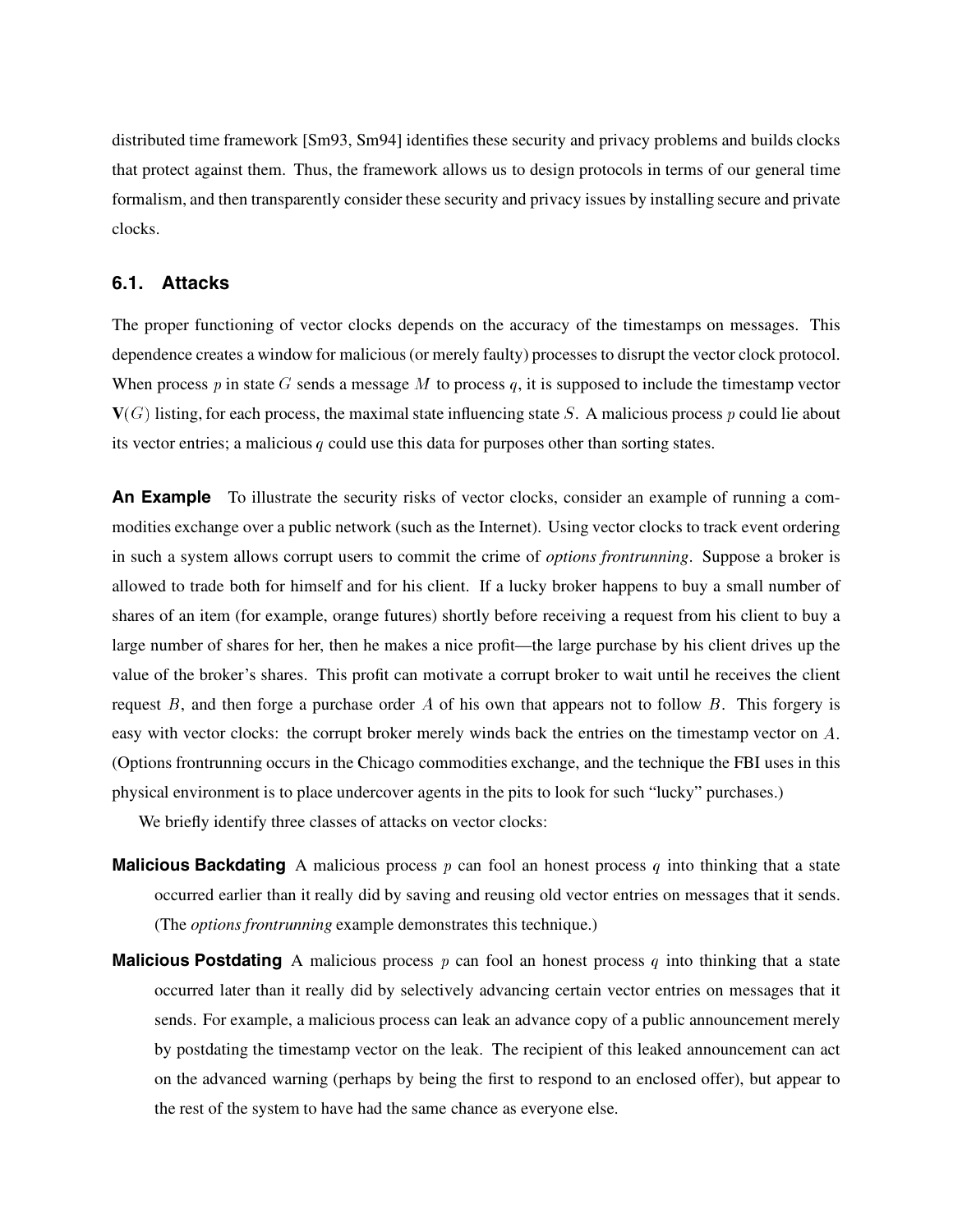**Compromised Privacy** A malicious process p can extract information about the activities of process q (and other processes) by examining the changes in entries of timestamp vectors on messages received from process q. If process q is involved in two separate conversations, one with p and one with r, process  $p$  can detect the existence of the other conversation and the identity of  $r$ . This detection may have serious consequences—for example, retribution against whistleblowers promised anonymity.

#### **6.2. Defenses**

**Signed Vectors** We have identified some of the security and privacy risks associated with vector clocks, and presented the solution of *Signed Vector Timestamps* [SmTy91, see also ReGo93]. The key to this protocol is the realization that the process p entry in *any* timestamp vector should originate with process p. We use the cryptographic tool of *digital signatures* to prove this authorship. In a digital signature scheme, each process knows a function that only it can compute, but that anyone can check. That is, only  $p$  can calculate  $S_p(A)$  for a given A, but anyone can examine A and  $S_p(A)$  and know that they match.

Installing and checking signatures on vectors prevents any dishonest process from advancing vector entries for honest processes. Thus, the Signed Vector protocol allows honest processes to correctly determine precedence when the causal path touches only honest processes. However, this protection is still not sufficient: it still permits the three risk scenarios from Section 6.1, and it does not extend to dealing with dependencies that do not flow according to real time.

**Sealed Vectors** To provide protection against the risk scenarios of Section 6.1, we have developed the *Sealed Vector Timestamp* protocol [SmTy93]. This protocol uses inexpensive *secure co-processors*[TyYe93, Wein87, Wein91, WWAP91, Yee94], that can detect physical tampering and erase their memory. Although secure co-processors provide a limited secure environment, building protocols that effectively take advantage of this secure environment raises some subtle challenges. For example, the co-processors must maintain communication between each other despite malicious attacks, and protocols must be designed to prevent malicious processes from bypassing their co-processors. Through careful use of *bit-secure encryption* [Gold89] and *digital signatures*, the Sealed Vector protocol forces all to consult their co-processors in order to send and receive messages, and to generate and comparing timestamps. The Sealed Vector protocols provides secure and private clocks for arbitrary partial orders. (The presense of covert channels will weaken this protection, however.)

### **6.3. Rollback**

Most existing rollback protocols use some type of vector clock to track causal dependency. These attacks on vector clocks can be used to attack rollback protocols. For example, by hiding a dependency, a malicious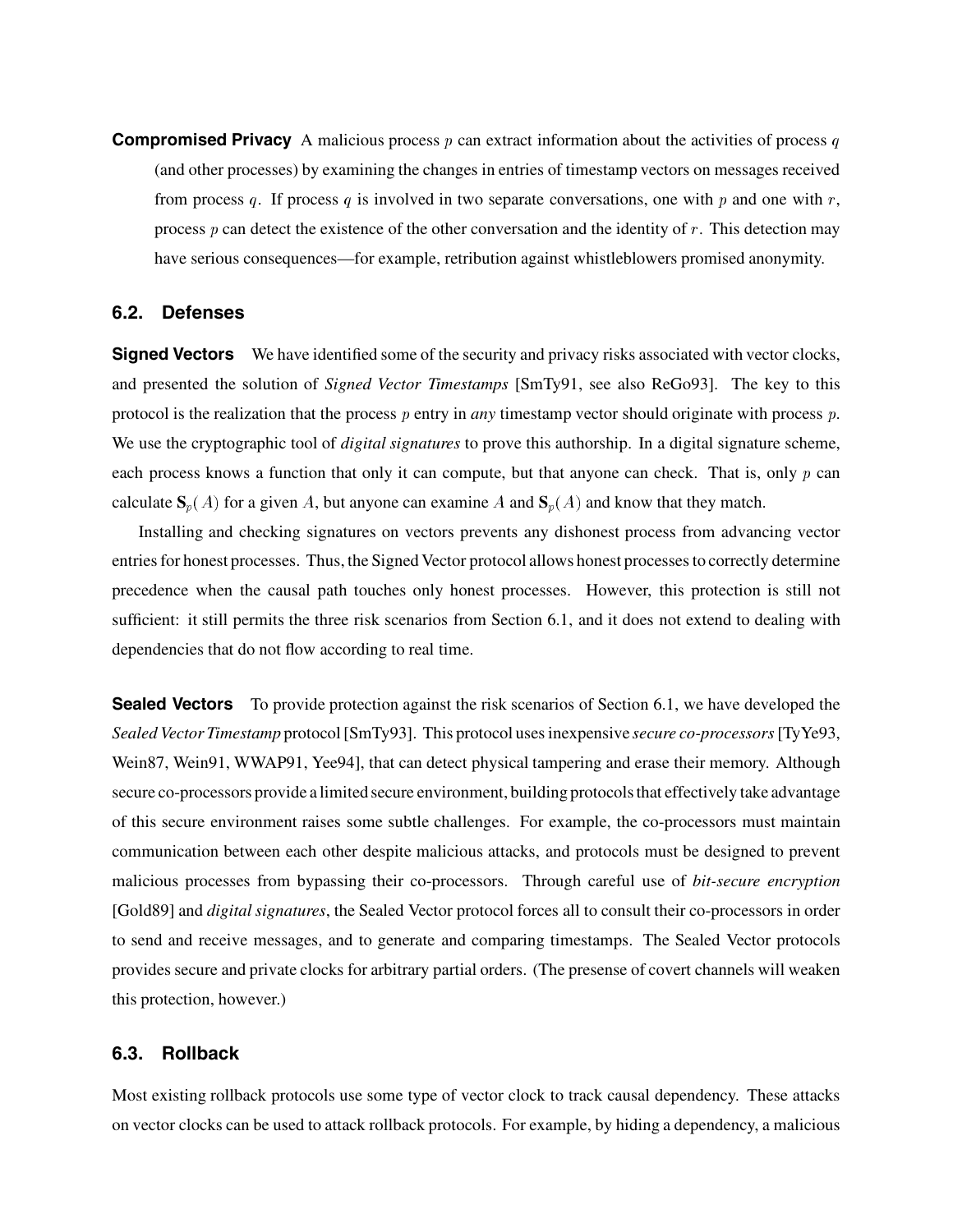process can cause an honest one to delay rolling back. By forging a dependency, a malicious process can cause an honest one to roll back unnecessarily. Asynchronous recovery protocols are also susceptible to attacks based on the partial order of restart knowledge. For example, in the Strom-Yemini protocol, a malicious process can cause an honest process to block indefinitely by sending a user message depending on non-existent incarnations.

Our distributed time framework provides a systematic way to protect against these attacks. By its explicit use of distributed time on both user and system levels, our new protocol is particularly prepared for this protection. We can first design the protocol in terms of the time relations, and then transparently install secure partial order clocks.

## **7. Conclusions**

Existing optimistic rollback recovery protocols use various forms of partial order time to track causal dependency on rolled-back states. Asynchronous recovery is desirable, since minimizing coordination should minimize the computational overhead and maximize the concurrency and flexibility in the protocol. The key to asynchronous optimistic rollback recovery is the realization that two levels of partial order time abstraction are relevant: causal dependency on rolled-back events and potential knowledge of rollbacks. Our distributed time framework allows us to explicitly track these two levels of time. Applying these tools directly yields a simple optimistic rollback recovery protocol that allows completely asynchronous recovery while also limiting rollbacks to at most one per process after any failure. In addition, our distributed time framework independently addresses the security and privacy issues inherent in protocols based on partial order time. Future work includes using disributed time to explore more general versions of the rollback problem, as well as integrating this work with checkpointing techniques and output commitment.

# **References**

| [BhLi88] | B. Bhargava and S. Lian. "Independent Checkpointing and Concurrent Rollback Recovery<br>for Distributed Systems—An Optimistic Approach." Seventh Symposium on Reliable<br>Distributed Systems. 3-12. IEEE, 1988. |
|----------|------------------------------------------------------------------------------------------------------------------------------------------------------------------------------------------------------------------|
| [BBG83]  | A. Borg, J. Baumbach and S. Glazer. "A Message System Supporting Fault Tolerance."<br>Ninth ACM Symposium on Operating Systems Principles. 90-99. 1983.                                                          |
| [BBGH89] | A. Borg, W. Blau, W. Graetsch, F. Herrmann, and W. Oberle. "Fault Tolerance Under<br>UNIX." ACM Transactions on Computer Systems. 7 (1): 1-24. February 1989.                                                    |
| [EJZ92]  | E.N. Elnozahy, D.B. Johnson and W.Zwaenepoel. "The Performance of Consistent<br>Checkpointing." 11th Symposium on Reliable Distributed Systems. IEEE, 1992.                                                      |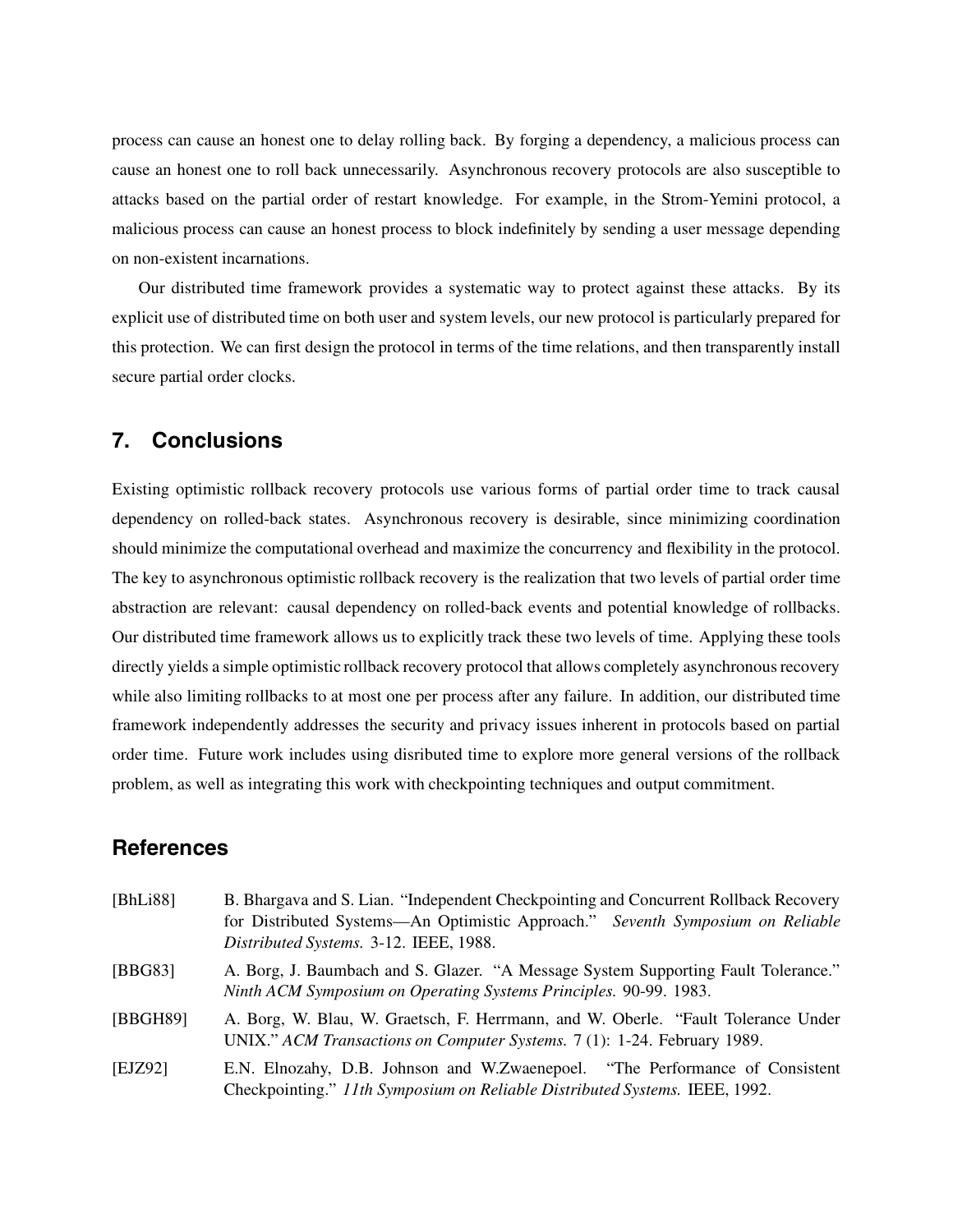| [EIZw92] | E.N. Elnozahy and W. Zwaenepoel. "Manetho: Transparent Rollback-Recovery with Low<br>Overhead, Limited Rollback and Fast Output Commit." IEEE Transactions on Computers.<br>41 (5): 526-531. May 1992 |
|----------|-------------------------------------------------------------------------------------------------------------------------------------------------------------------------------------------------------|
| [Fi88]   | C.J. Fidge. "Timestamps in Message-Passing Systems That Preserve the Partial Ordering."<br>11th Australian Computer Science Conference. 56-67. February 1988.                                         |
| [Fi91]   | C.J. Fidge. "Logical Time in Distributed Computing Systems." IEEE Computer. 24<br>(8):28-33. August 1991.                                                                                             |
| [Gold89] | O. Goldreich. Foundations of Cryptology. Computer Science Department, Technion, 1989.                                                                                                                 |
| [Jo89]   | Distributed System Fault Tolerance Using Message Logging and<br>D.B. Johnson.<br>Checkpointing. Ph.D. thesis, Rice University, 1989.                                                                  |
| [JoZw90] | D.B. Johnson and W. Zwaenepoel. "Recovery in Distributed Systems Using Optimistic<br>Message Logging and Checkpointing." Journal of Algorithms. 11: 462-491. September<br>1990.                       |
| $[Jo93]$ | "Efficient Transparent Optimistic Rollback Recovery for Distributed<br>D.B. Johnson.<br>Application Programs." 13th Symposium on Reliable Distributed Systems. IEEE, October<br>1993.                 |
| [KoTo87] | R. Koo and S. Toueg. "Checkpointing and Rollback-Recovery for Distributed Systems."<br>IEEE Transactions on Software Engineering. 13 (1): 23-31. January 1987.                                        |
| [La78]   | L. Lamport. "Time, Clocks, and the Ordering of Events in a Distributed System."<br>Communications of the ACM. 21: 558-565. July 1978.                                                                 |
| [LeBh88] | P. Leu and B. Bhargava. "Concurrent Robust Checkpointing and Recovery in Distributed<br>Systems." Fourth International Conference on Data Engineering. I54-163. IEEE, 1988.                           |
| [Ma89]   | F. Mattern. "Virtual Time and Global States of Distributed Systems." In Cosnard, et al,<br>ed., Parallel and Distributed Algorithms. Amsterdam: North-Holland, 1989. 215-226.                         |
| [PeKe93] | S.L. Peterson and P. Kearns. "Rollback Based on Vector Time." 12th Symposium on<br>Reliable Distributed Systems. IEEE, October 1993.                                                                  |
| [PoPr83] | M.L. Powell and D.L. Presotto. "Publishing: A Reliable Broadcast Communication<br>Mechanism." Ninth ACM Symposium on Operating Systems Principles. 100-109. 1983.                                     |
| [ReGo93] | M. Reiter and L. Gong. "Preventing Denial and Forgery of Causal Relationships in<br>Distributed Systems." 1993 IEEE Symposium on Research in Security and Privacy.                                    |
| [SiKs90] | M. Singhal and A.D. Kshemkalyani. An Efficient Implementation of Vector Clocks.<br>Computer Science Technical Report TR OSU-CISRC-11/90-TR34, Ohio State University.<br>November 1990.                |
| [SiWe89] | A.P. Sistla and J.L. Welch. "Efficient Distributed Recovery Using Message Logging."<br>Eighth ACM Symposium on Principles of Distributed Computing. 223-238, 1989.                                    |
| [Sm93]   | S.W. Smith. A Theory of Distributed Time. Computer Science Technical Report CMU-CS-<br>93-231, Carnegie Mellon University. December 1993.                                                             |
| [Sm94]   | S.W. Smith. Secure Distributed Time for Secure Distributed Protocols. Ph.D. thesis, School<br>of Computer Science, Carnegie Mellon University. (In preparation, to appear in Summer<br>1994.)         |